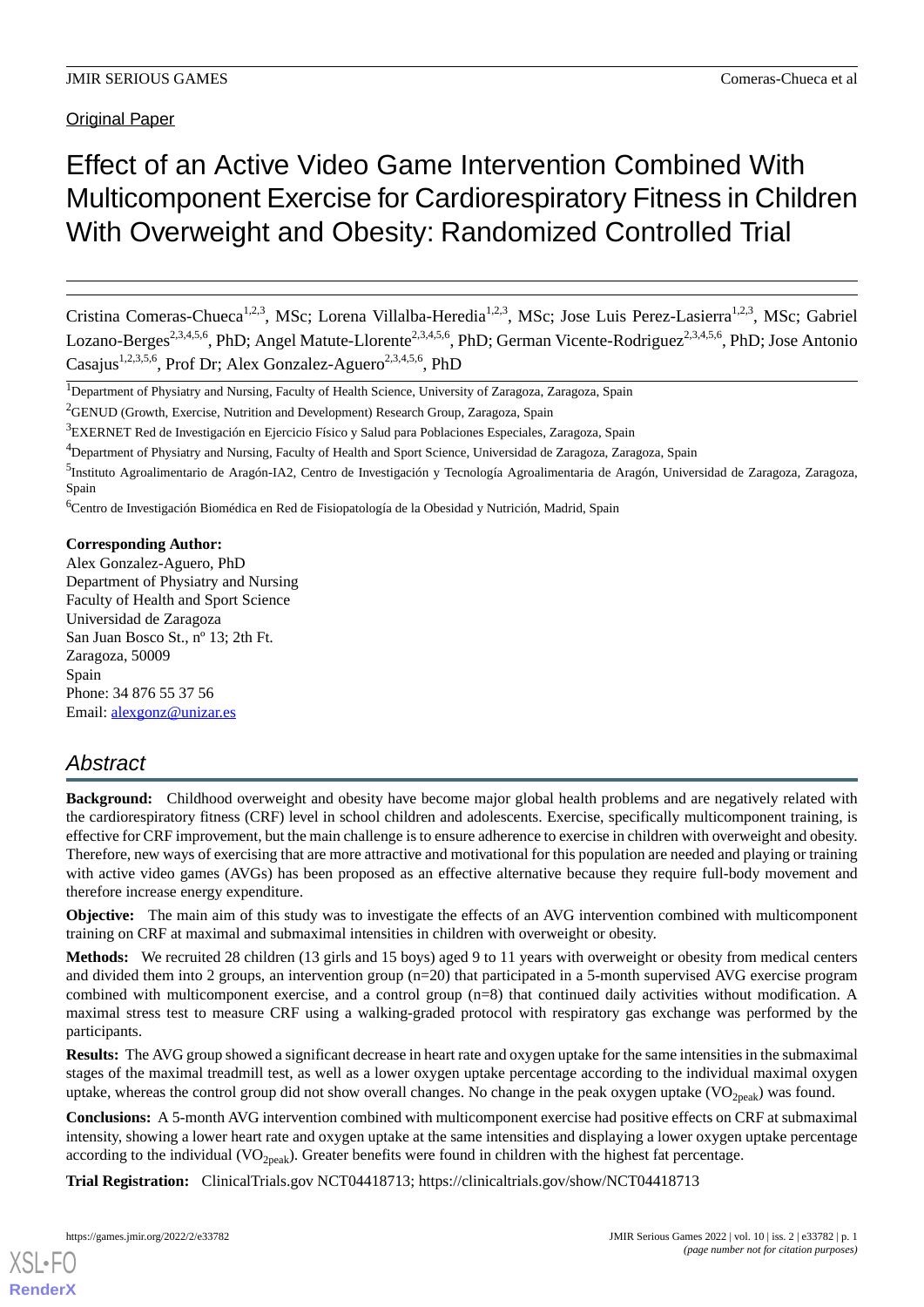*(JMIR Serious Games 2022;10(2):e33782)* doi: [10.2196/33782](http://dx.doi.org/10.2196/33782)

#### **KEYWORDS**

active videogames; VO2peak; obesity; prepuberty; cardiorespiratory; fitness; gaming; childhood; intervention

# *Introduction*

### **Background**

Childhood overweight and obesity have become major global health problems [[1,](#page-10-0)[2](#page-10-1)]. The World Health Organization even refers to obesity as a "global pandemic" [[3](#page-10-2)]. The worldwide prevalence of childhood overweight and obesity remains high, but the rising trends have plateaued in many high-income countries [[4](#page-10-3)]. Nevertheless, the prevalence of overweight was over 30% and that of obesity was over 10% in European children and adolescents in 2016 [[5\]](#page-10-4). This high prevalence is still worrisome because childhood obesity has important health implications such as the increased risk of developing cardiovascular and cardiometabolic diseases (eg, type 2 diabetes, hypertension, or metabolic syndrome), psychosocial problems (eg, low self-esteem, low self-confidence, low self-efficacy, low motivation for physical activity, bullying, or difficulties in establishing relationships) [[6,](#page-10-5)[7](#page-10-6)], and an increased risk of becoming overweight or obese adults [[3](#page-10-2)].

Overweight and obesity have been shown to be negatively related with cardiorespiratory fitness (CRF) levels in school children and adolescents [[8](#page-10-7)[,9](#page-10-8)]. The relationship between both factors has also been found in preschoolers [\[10](#page-10-9)] and becomes more pronounced as children grow older [\[11](#page-10-10)], suggesting that high CRF levels should be promoted as early as possible as a preventive measure because poor CRF is even associated with the development of cardiometabolic risk factors [[12,](#page-10-11)[13\]](#page-10-12) and metabolic syndrome [\[14](#page-10-13)]. Preschool BMI is also inversely associated with fitness in adolescence [[15\]](#page-10-14). It is noteworthy that a higher proportion of girls than boys have reduced aerobic capacity [[16\]](#page-11-0). Among all physical fitness variables, the peak oxygen uptake  $(\rm VO_{2peak})$  shows the strongest inverse relationship with BMI and fat mass or body fat percentage [[17\]](#page-11-1). Based on the inverse relationship between CRF and body fat [[18,](#page-11-2)[19](#page-11-3)], it seems that the cutoff point for the negative effects of fatness depending on CRF starts above 16%-20% relative body fat content [[18\]](#page-11-2).

On the other hand, an inverse reciprocal relationship was observed between motor competence, and  $VO<sub>2peak</sub>$  and body fatness during childhood [\[20](#page-11-4),[21\]](#page-11-5); therefore, improving motor competence will go hand in hand with improving CRF in the objectives of an exercise intervention.

Exercise, specifically multicomponent training, is effective for improving CRF [[22](#page-11-6)[,23](#page-11-7)]. However, the main challenge is to ensure adherence to exercise in children with overweight and obesity [[24\]](#page-11-8). Therefore, new ways of exercising that are more attractive and motivational for this population are needed.

Playing or training with active video games (AVGs) has been proposed as an effective alternative to exercise and can be as effective as moderate exercising; AVGs are being investigated to determine their effectiveness against childhood obesity. AVGs

[XSL](http://www.w3.org/Style/XSL)•FO **[RenderX](http://www.renderx.com/)**

generally require full-body movement and therefore increase energy expenditure [\[25](#page-11-9)[,26](#page-11-10)]; nevertheless, the effects of AVG interventions on CRF are unclear due to the lack of evidence. In fact, the few studies investigating the effects of AVGs on CRF use indirect methods to assess CRF such as the shuttle run test, step test, or The Progressive Aerobic Cardiovascular Endurance Run test. This is a limitation in detecting positive effects at submaximal intensities. In addition, it should be noted that AVG interventions need to be supervised and structured to ensure their effectiveness in improving physical fitness or increasing physical activity [[27,](#page-11-11)[28](#page-11-12)].

#### **Objective**

The main aim of this study was to investigate the effects of an AVG intervention combined with multicomponent training on CRF at maximal and submaximal intensities in children with overweight or obesity.

# *Methods*

### **Ethics Approval**

The ethical guidelines of the 1964 Declaration of Helsinki (revised in Fortaleza, 2013) [\[29](#page-11-13)] and the Declaration of Taipei [[30\]](#page-11-14) were followed in the conduct of this study. The protocol was reviewed and approved by the Research Ethics Committee of the Government of Aragón (certificate number 11/2018, CEICA, Spain). Written informed consent was obtained from all participants and their parents or guardians, after being informed of the nature and possible risks of the experimental procedures in the study.

#### **Study Overview**

This randomized controlled trial (RCT) is part of a larger cross-over study (trial registration number: NCT04418713). In this RCT, participants were divided into 2 groups, an intervention group that participated in the AVG exercise program combined with multicomponent exercise, and a control group that continued daily activities without modification.

The recruitment process was carried out through pediatricians from the medical centers. Informative talks about the activity were given in medical centers, and it was the pediatricians themselves who proposed the activity to patients with overweight or obesity who could benefit from the activity. Due to the difficulty of this recruitment process, it was planned to extend the study for another year to obtain a bigger sample. Therefore, a 2:1 randomization was carried out in the first year, prioritizing the AVG intervention. SPSS (version 22.0; SPSS Inc) was used to generate the random allocation sequence and it was performed by the researchers who carried out the project. In the second moment, randomization was going to be 2:1, favoring the control group; unfortunately, it was interrupted by the COVID-19 pandemic and the final groups were not uniform. The second part of the study with a new recruitment process was also interrupted by the COVID-19 pandemic.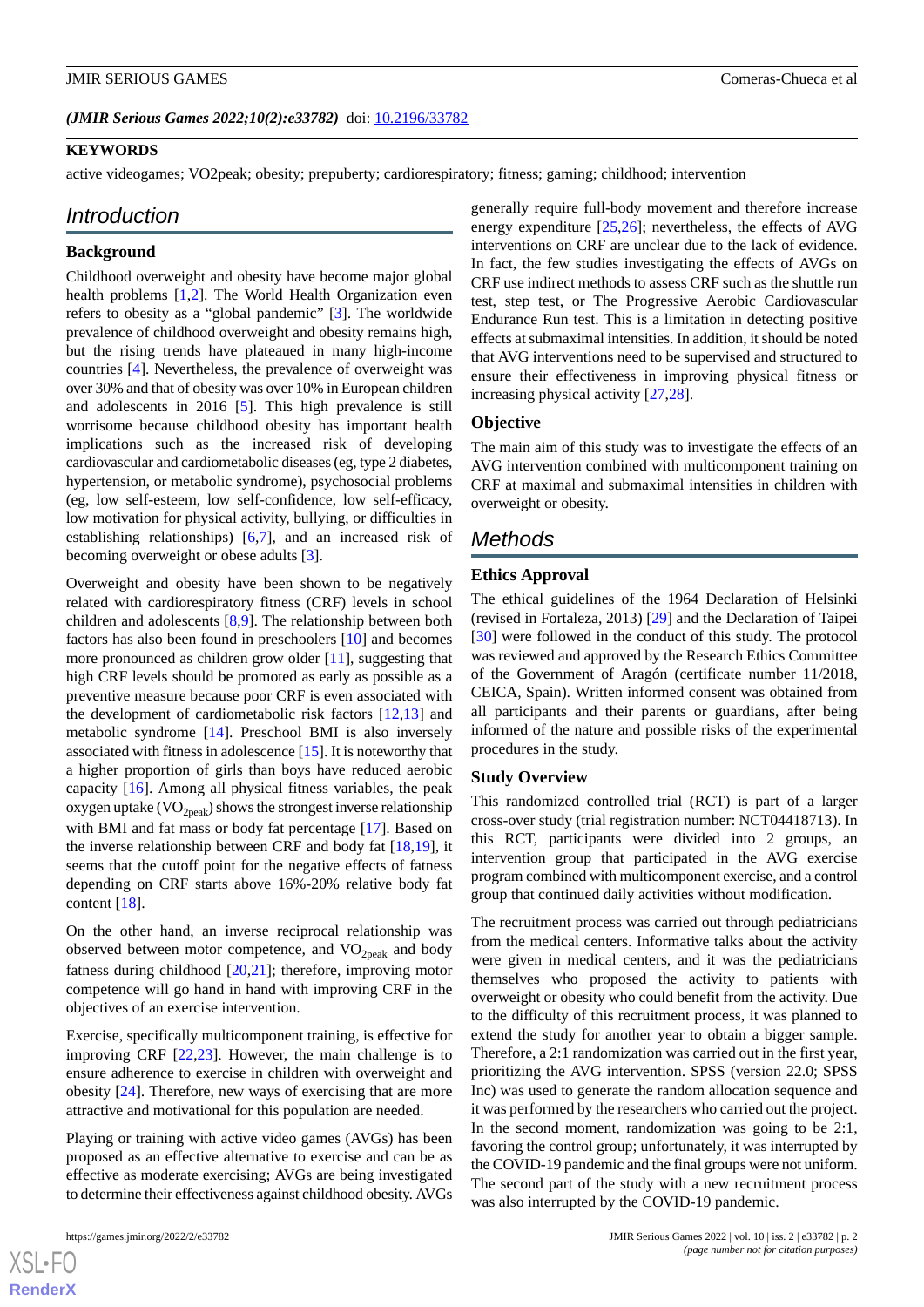# **Participants**

The sample consisted of 28 children (13 girls and 15 boys) with overweight or obesity recruited from medical centers through their pediatricians or from the schools of Zaragoza (Spain). Participants met the following inclusion criteria: aged between 9 and 12 years, Tanner I or II (assessed through direct observation by a physician) and not having had menarche, overweight or obesity calculated by BMI and following the cutoff points of Cole and Lobstein [[31\]](#page-11-15), without contraindications for the practice of physical exercise, and without pathologies that worsen with physical exercise. In addition, the following were the exclusion criteria: participating in regular high-level or high-intensity extracurricular physical activities, following any special diet regime, and taking any medication that may interfere with the variables evaluated. The parents and pediatricians were informed about the development of the activity, results, and progress of the children through briefings.

# **Intervention**

The participants were requested to attend 3 sessions per week, lasting approximately 60 minutes each, and the intervention lasted 5 months. The sessions were composed of a regime with a 10-minute warm up, including joint mobility; dynamic flexibility; muscle activation; and core, balance, and coordination exercises. This was followed by the main part, which consisted of 45 minutes of exercise with a combination of AVG and multicomponent exercise, followed by a circuit training dynamic where the participants continuously rotated from AVG to exercises, and finally a 5-minute cooldown part to lower the heart rate (HR) and end the session with static flexibility routines. In general, the sessions consisted of 4 AVGs with an average duration of 8 minutes, and the multicomponent exercise was performed between the AVG sessions. The multicomponent exercise lasted 13 minutes on average per session, divided into 2 or 3 activities with different objectives depending on the planning. Several physical activity and sport professionals supervised the sessions.

In the main part, the AVGs included were the following: the Xbox 360 with Kinect using "Kinect Adventures" and "Kinect Sports;" the Nintendo Wii using "Wii Sports;" "Just Dance" and "Mario and Sonic at the Olympic Games;" dance mats using "Dance Revolution" and "Mario and Sonic at the Olympic Games" adapted from the Nintendo Wii to the dance mats; and the BKOOL interactive cycling simulator connected to a HUAWEI MediaPad T5 AGS2-W09 tablet. The intervention was carried out in 2 locations, the University of Zaragoza and the San Braulio public school in Zaragoza. All the AVGs were provided through funding, and each site was equipped with the AVGs necessary to develop the intervention. The sessions were different every day, following a progression in difficulty and intensity and fulfilling the objectives previously established during planning. The participants did not play all the AVGs in each session, so the number of sessions recorded for each AVG was different. The order in which the activities were carried out was different among the participants, as each participant started in an AVG and changed it after playing.

The AVGs were combined with multicomponent exercises focused on enhancing health-related physical fitness, such as CRF, muscular endurance, and muscular strength, along with coordination and balance. This intervention design combining AVGs with traditional exercise was selected due to a potentially greater energy expenditure [\[32](#page-11-16)]. The multicomponent exercise performed had a playful background to enhance motivation and enjoyment.

# **Outcomes**

### *Anthropometry*

All the participants underwent anthropometric examination wearing minimal clothing. Height was measured to the nearest 1 mm with a stadiometer (SECA 225, SECA) and weight to the nearest 0.1 kg with an electronic scale (SECA 861, SECA). BMI was calculated as the weight (kg) divided by the square of the height  $(m^2)$ .

# *CRF Measurements*

A walking-graded protocol was employed to assess cardiovascular fitness. The test was performed on a treadmill (Quasar Med 4.0, h/p/cosmos) with a face mask fitted. The tests were carried out in the laboratory of the GENUD (Growth, Exercise, Nutrition and Development) research group. The test was explained to the participants, who were fitted with electrodes and had their resting HR measured before starting. After fitting the safety harness, the test started at a comfortable walking pace (3.2 km/h), and the speed was increased by 0.8 km/h every 2 minutes until the participants walked quickly (5.6 km/h), which was the maximum speed reached during the test. Then the slope was increased by 4% every minute until exhaustion or up to a maximal slope of 24%. A sports medicine physician supervised the entire test and performed a preclinical examination to determine if the participant was suitable for performing the stress test. The respiratory gas exchange data were measured breath by breath using open-circuit spirometry (Oxycon Pro, Jaeger/Viasys Healthcare).

Peak values of the  $VO<sub>2</sub>$  and HR were defined as the highest average values obtained for any continuous 15-second period. The metabolic cart was calibrated daily with a known gas and volume as recommended by the manufacturer.

The HR was continuously recorded using 12-lead electrocardiography (H12+, Mortara Instrument) from the beginning to the end of the stress test. The maximal HR value was the highest HR value recorded during the last stage of exercise. The blood pressure was also measured with a digital monitor (M3, HEM-72OO-E, Omron Healthcare Europe), for health and safety reasons, before the maximal effort test with the participant lying in a tilt, and during the recovery period in the standing position, both on the right arm. The cuffs were adjusted to the circumference of the tested arm, and the measurement was taken twice. The participants had to be at rest 5 min before the pretest measurement.

### **Statistical Analyses**

SPSS (version 22.0, SPSS Inc) was used to perform all the statistical analyses. Statistical significance was set at *P*<.05 in all tests. Data are presented as means and SDs.

 $XSI - F($ **[RenderX](http://www.renderx.com/)**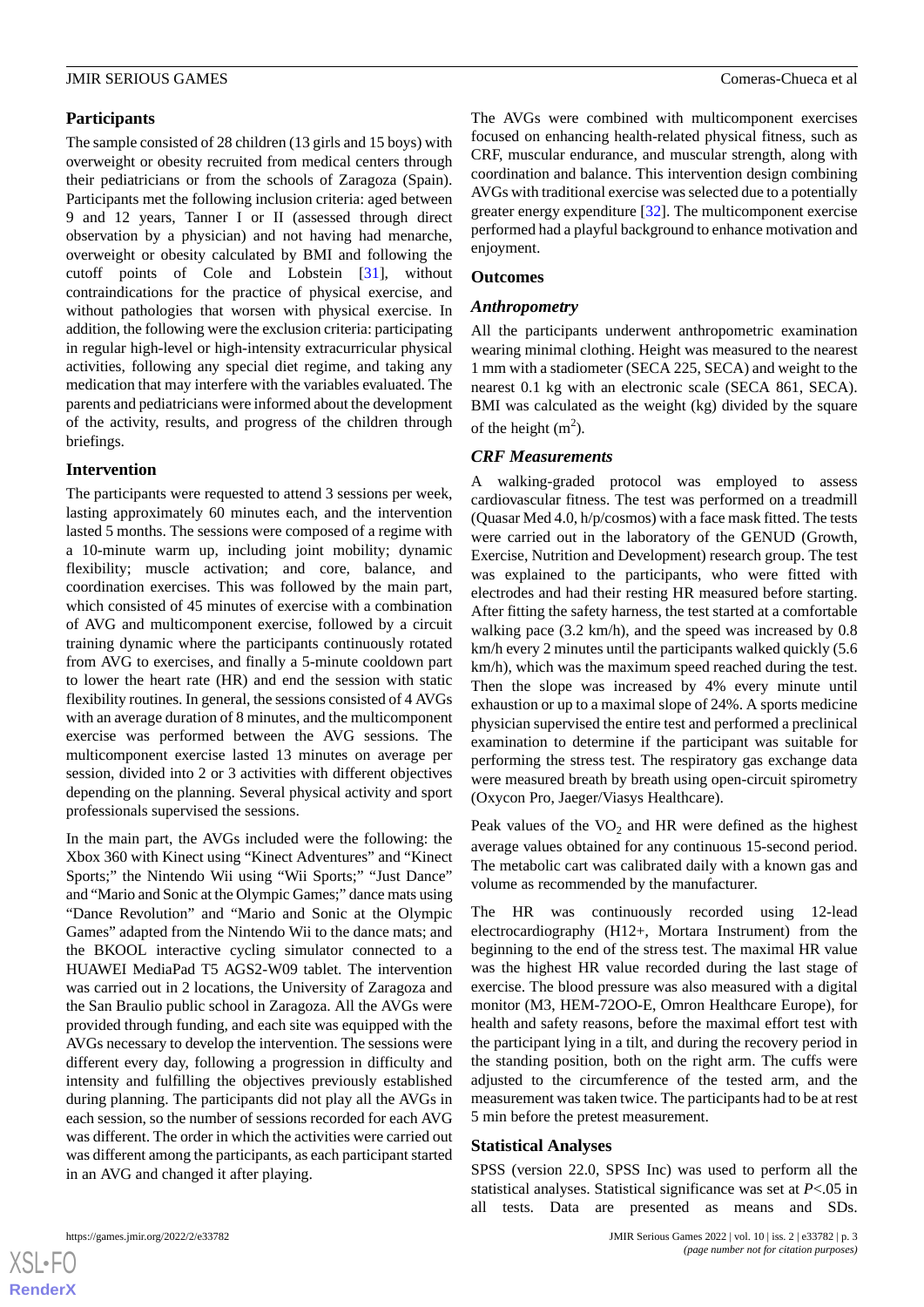Kolmogorov-Smirnov tests were performed to verify the normal distribution of the variables; several variables did not show a normal distribution, and therefore nonparametric tests were performed.

The Mann-Whitney *U* test was conducted to examine differences between the AVG group and control group for descriptive characteristics and CRF parameters before and after intervention, whereas the Wilcoxon test was performed for within-group comparisons among the preintervention and postintervention measures. The biserial correlation coefficient (r) was calculated using the formula of Fritz et al [\[33](#page-11-17)] for nonparametric contrasts/comparisons and the following thresholds were considered: small effect  $(>0.1)$ , medium effect  $(>0.3)$ , and large effect  $(>0.5)$  [\[34](#page-11-18)].

In addition, 2 groups were created based on the baseline body fat percentage using the 50th percentage of the sample to investigate the effect of body fat on the participants' response after the AVG intervention and multicomponent exercise. Low and high CRF categories were established using the 50th percentile based on sex published by Johansson et al [[35\]](#page-11-19) for children with overweight and obesity. The reference 50th percentile values for the relative maximal oxygen uptake in boys and girls were 30.8 and 30.6 mL/kg/min, respectively.

The percentage of the  $VO<sub>2peak</sub>$  achieved by all the participants at each stage was calculated through the objective data of their  $VO<sub>2peak</sub> obtained in the maximal exercise test. The percentage$ of change from the pretest measurement to the posttest measurement was calculated for the HR,  $VO<sub>2peak</sub>$ , and percentage of the  $\mathrm{VO}_{2\text{peak}}$ .

# *Results*

#### **Participant Characteristics**

The descriptive variables of the participants included in this study are shown in [Table 1.](#page-4-0) No differences between the groups at baseline were found.

No differences between groups were observed in preintervention measurements. Age, weight, height, and lean mass significantly increased in the AVG and control groups from the pretest to the posttest  $(P<.05)$ . The AVG group showed a decreased body fat percentage and BMI z-score (*P*<.05). For the control group, the  $VO<sub>2peak</sub> (L/min) increased (P<.05)$ .

All the participants completed at least 75% of the sessions, showing good adherence to this AVG intervention combined with multicomponent exercise.

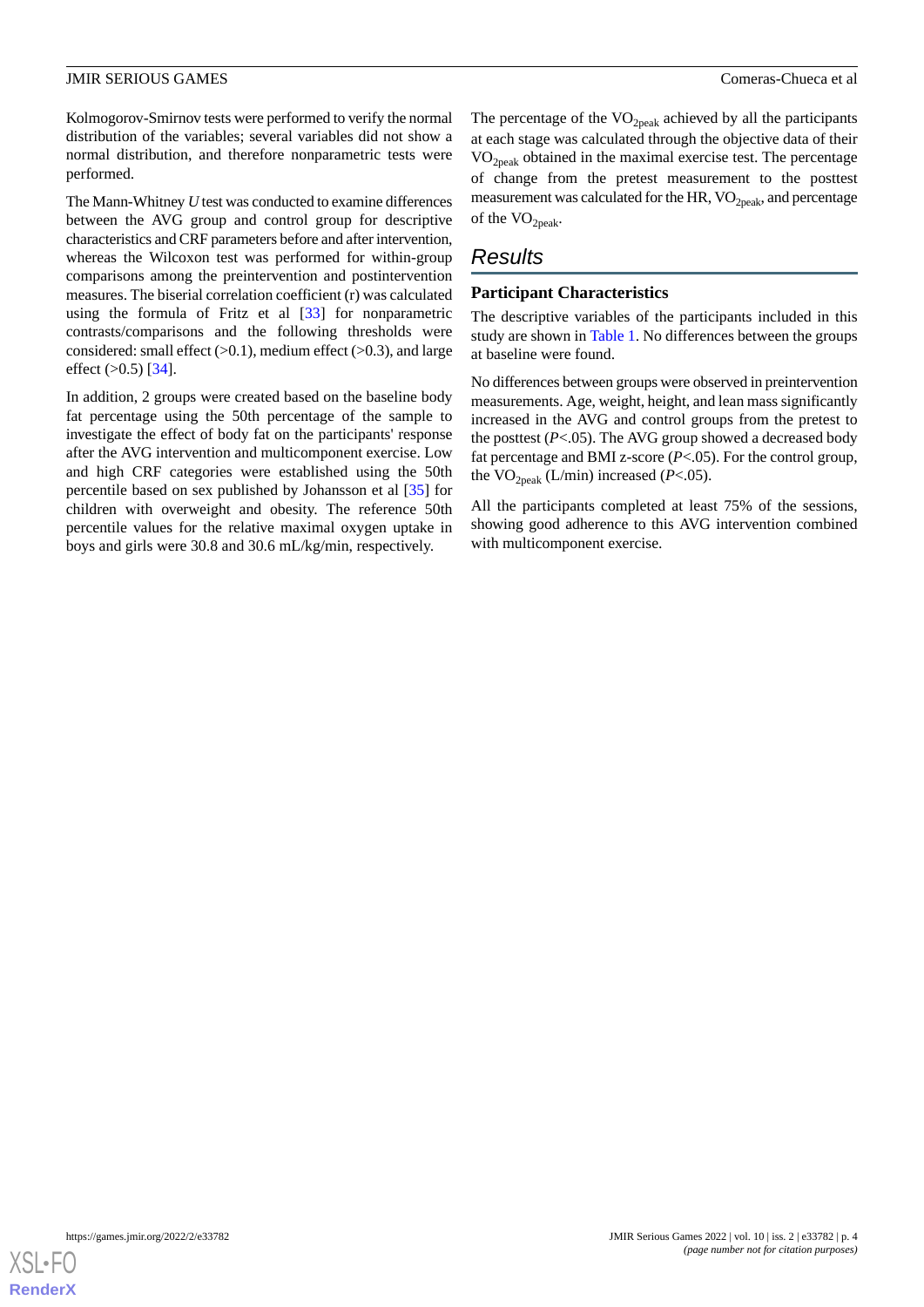<span id="page-4-0"></span>Table 1. Characteristics of the subjects in active video game and control groups.

| Variable                                      | Total $(N=28)$ | $AVGa$ group (n=20) | Control group $(n=8)$ |
|-----------------------------------------------|----------------|---------------------|-----------------------|
| Age (years), mean (SD)                        |                |                     |                       |
| Preintervention                               | 10(0.8)        | 10.2(0.8)           | 9.7(0.8)              |
| Postintervention                              | 10.7(0.8)      | $10.7(0.8)$ *       | $10.5(0.8)$ *         |
| Weight (kg), mean (SD)                        |                |                     |                       |
| Preintervention                               | 53.3(9)        | 55.3(9)             | 48.2 (7.2)            |
| Postintervention                              | 56.2(10)       | $57.7(9.7)^*$       | $52.5(10.3)*$         |
| Height (cm), mean (SD)                        |                |                     |                       |
| Preintervention                               | 144.6(7.7)     | 146(6.9)            | 141.1(8.8)            |
| Postintervention                              | 148.9(7.5)     | $149.6(7.3)*$       | $147(8.3)*$           |
| BMI $(kg/m^2)$ , mean (SD)                    |                |                     |                       |
| Preintervention                               | 25.3(2.8)      | 25.8(3)             | 24.1 (1.7)            |
| Postintervention                              | 25.2(3)        | 25.7(3.1)           | 24.1 (2.8)            |
| <b>BMI</b> z-score, mean (SD)                 |                |                     |                       |
| Preintervention                               | 1.95(0.3)      | 1.98(0.4)           | 1.89(0.2)             |
| Postintervention                              | 1.84(0.4)      | $1.88(0.42)$ *      | 1.72(0.3)             |
| <b>BMI</b> percentile, mean (SD)              |                |                     |                       |
| Preintervention                               | 96.8(2.2)      | 96.8(2.6)           | 96.8(1.2)             |
| Postintervention                              | 95.6(4.1)      | 95.8(4.6)           | 95.1(2.5)             |
| Body fat percentage, mean (SD)                |                |                     |                       |
| Preintervention                               | 40.9(4)        | 41.3(3.7)           | 39.8 (4.7)            |
| Postintervention                              | 40.1(4.4)      | 40.1 $(4.5)^*$      | 39.9 (4.4)            |
| Lean mass (kg), mean (SD)                     |                |                     |                       |
| Preintervention                               | 29.7(4.9)      | 30.6(4.7)           | 27.4(5)               |
| Postintervention                              | 31.8(5.5)      | $32.6(5.1)$ *       | $29.7(6.3)*$          |
| $VO2peak$ <sup>b</sup> (mL/kg/min), mean (SD) |                |                     |                       |
| Preintervention                               | 32.85(5.9)     | 32.75(5.9)          | 33.1(6.2)             |
| Postintervention                              | 33.3(5.3)      | 32.8(5.5)           | 34.7(4.6)             |
| $VO2peak$ (L/min), mean (SD)                  |                |                     |                       |
| Preintervention                               | 1.72(0.29)     | 1.77(0.21)          | 1.6(0.42)             |
| Postintervention                              | 1.85(0.29)     | 1.86(0.27)          | $1.81(0.37)$ *        |

<sup>a</sup>AVG: active video games.

 ${}^{\text{b}}\text{VO}_{\text{2peak}}$ : peak oxygen uptake.

\*Significant differences within groups between preintervention and postintervention (*P*<.05).

# **Effects of the AVG Intervention Combined With Multicomponent Exercise on HR at Submaximal and Maximal Effort**

The effects of the intervention using AVGs combined with multicomponent exercise on the HR for maximal and submaximal efforts are detailed in [Table 2.](#page-5-0) No differences between groups were found neither before nor after the intervention for any HR variable (*P*>.05). Nevertheless, the results showed a significant decrease in the maximal HR of the AVG group (*r*=0.535) and at every submaximal stage: 3.2 km/h (*r*=0.505), 4 km/h (*r*=0.577), 4.8 km/h (*r*=0.689), 5.6 km/h (*r*=0.765), and 5.6 km/h with a slope of 4% (*r*=0.480). Lower HR values were observed for the same intensities, whereas the control group did not show any changes.

 $XS$ l • FC **[RenderX](http://www.renderx.com/)**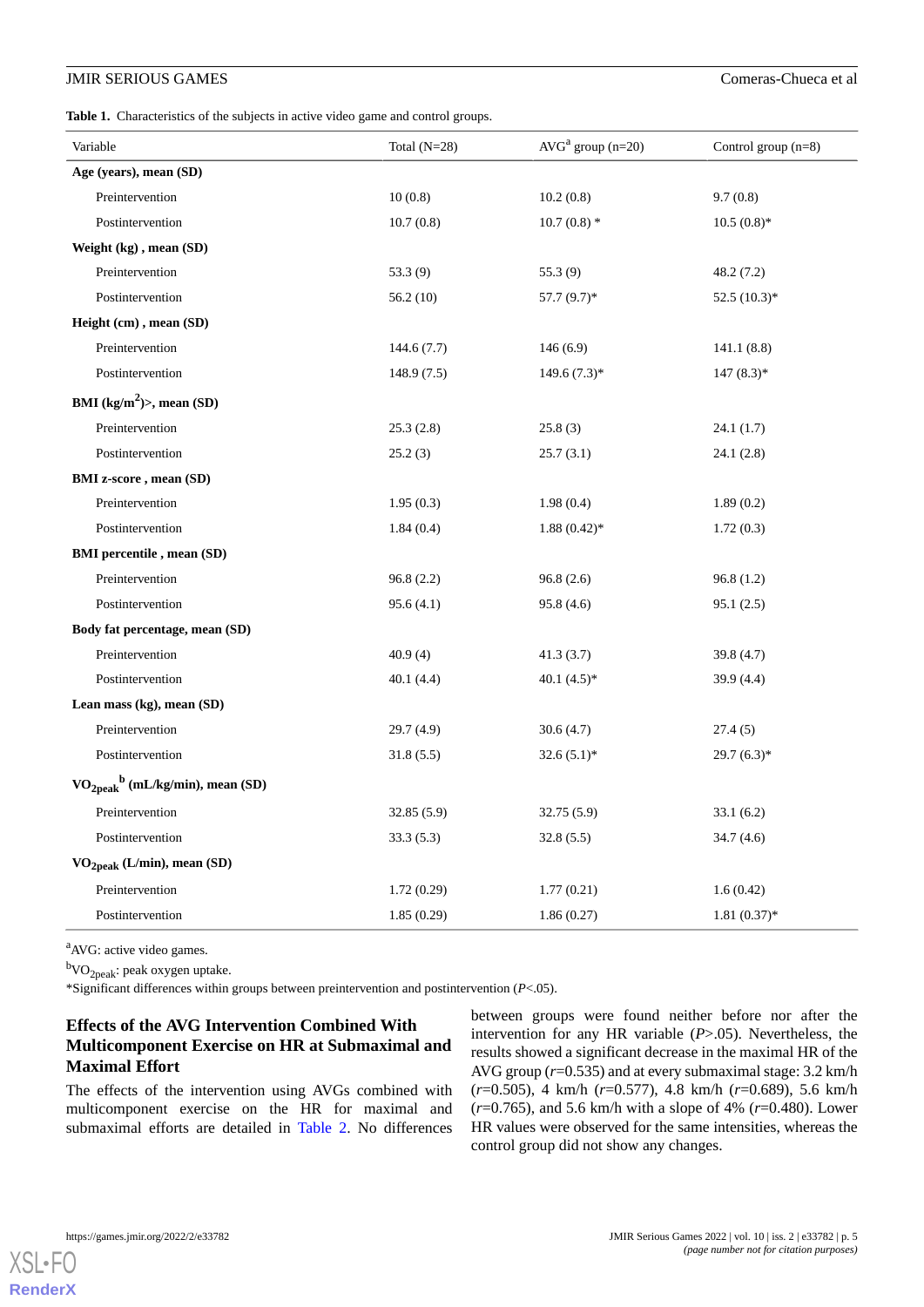<span id="page-5-0"></span>**Table 2.** Heart rates in the different submaximal stages of the maximal stress test by group (N=28).

| Heart rate at various levels (bpm <sup>a</sup> ), mean (SD) | $AVGb$ group (n=20) | Control group $(n=8)$ |
|-------------------------------------------------------------|---------------------|-----------------------|
| Speed: 3.2 km/h; slope: 1%                                  |                     |                       |
| Preintervention                                             | 118.2 (12.44)       | 120.38 (10.31)        |
| Postintervention                                            | $113.7(10.6)$ *     | 116.38 (9.49)         |
| % change                                                    | $-3.45(7.19)$       | $-3.08(7.21)$         |
| Speed: 4 km/h; slope: 1%                                    |                     |                       |
| Preintervention                                             | 127.6 (13.86)       | 124(11.51)            |
| Postintervention                                            | 121.75 (11.48)*     | 122.75 (10.22)        |
| % change                                                    | $-4.27(6.34)$       | $-0.75(6.71)$         |
| Speed: 4.8 km/h; slope: 1%                                  |                     |                       |
| Preintervention                                             | 137.75 (15.42)      | 133.13 (13.04)        |
| Postintervention                                            | 129.9 (10.97)*      | 130.13(9.6)           |
| % change                                                    | $-5.28(6.22)$       | $-1.91(6.34)$         |
| Speed: 5.6 km/h; slope: 1%                                  |                     |                       |
| Preintervention                                             | 152.3 (17.42)       | 146 (14.78)           |
| Postintervention                                            | 143.40 (14.43)*     | 142.63 (12.98)        |
| % change                                                    | $-5.59(5.4)$        | $-2.03(7.03)$         |
| Speed: 5.6 km/h; slope: 4%                                  |                     |                       |
| Preintervention                                             | 157.2 (37.76)       | 155.5 (16.57)         |
| Postintervention                                            | 153.95 (15.74)*     | 152 (12.88)           |
| % change                                                    | $-5.48(44.53)$      | $-1.92(6.05)$         |
| Maximum $HR^c$ (bpm)                                        |                     |                       |
| Preintervention                                             | 197.1 (12.24)       | 191.63 (10.51)        |
| Postintervention                                            | 187.2 (22.42)*      | 191.75 (6.94)         |
| % change                                                    | $-4.86(11.1)$       | 0.2(3.75)             |

<sup>a</sup>bpm: beats per minute.

<sup>b</sup>AVG: active video game.

<sup>c</sup>HR: heart rate.

\*Significant differences within the group between preintervention and postintervention (*P*<.05).

# **Effects of the AVG Intervention Combined With Multicomponent Exercise on Submaximal and Maximal Effort Oxygen Uptake and Length of the Maximal Treadmill Test**

The effects of the intervention using AVGs combined with multicomponent exercise on  $VO<sub>2</sub>$  for the maximal and submaximal efforts are detailed in [Table 3.](#page-6-0) No pretest differences were found between groups (*P*>.05). After the AVG intervention combined with multicomponent exercise, a decrease in the submaximal  $VO<sub>2</sub>$  was found, but no effects were reported

for the  $VO<sub>2peak</sub>$ . As shown in [Figure 1](#page-7-0), lower  $VO<sub>2</sub>$  values occur for the same intensities after the intervention at every submaximal stage of the test: at 3.2 km/h (*r*=0.518), 4 km/h (*r*=0.434), 4.8 km/h (*r*=0.593), 5.6 km/h (*r*=0.535), and 5.6 km/h with a slope of 4% (*r*=0.551). The control group did not show any change in the  $VO<sub>2</sub>$  parameters. In addition, significant differences between groups were found in the submaximal  $VO<sub>2</sub>$ after the AVG intervention, with significantly lower  $\text{VO}_2$  in the AVG group at 3.2 km/h and 5.6 km/h. The duration in minutes of the maximal treadmill test significantly increased in the AVG and control groups, with no differences observed.

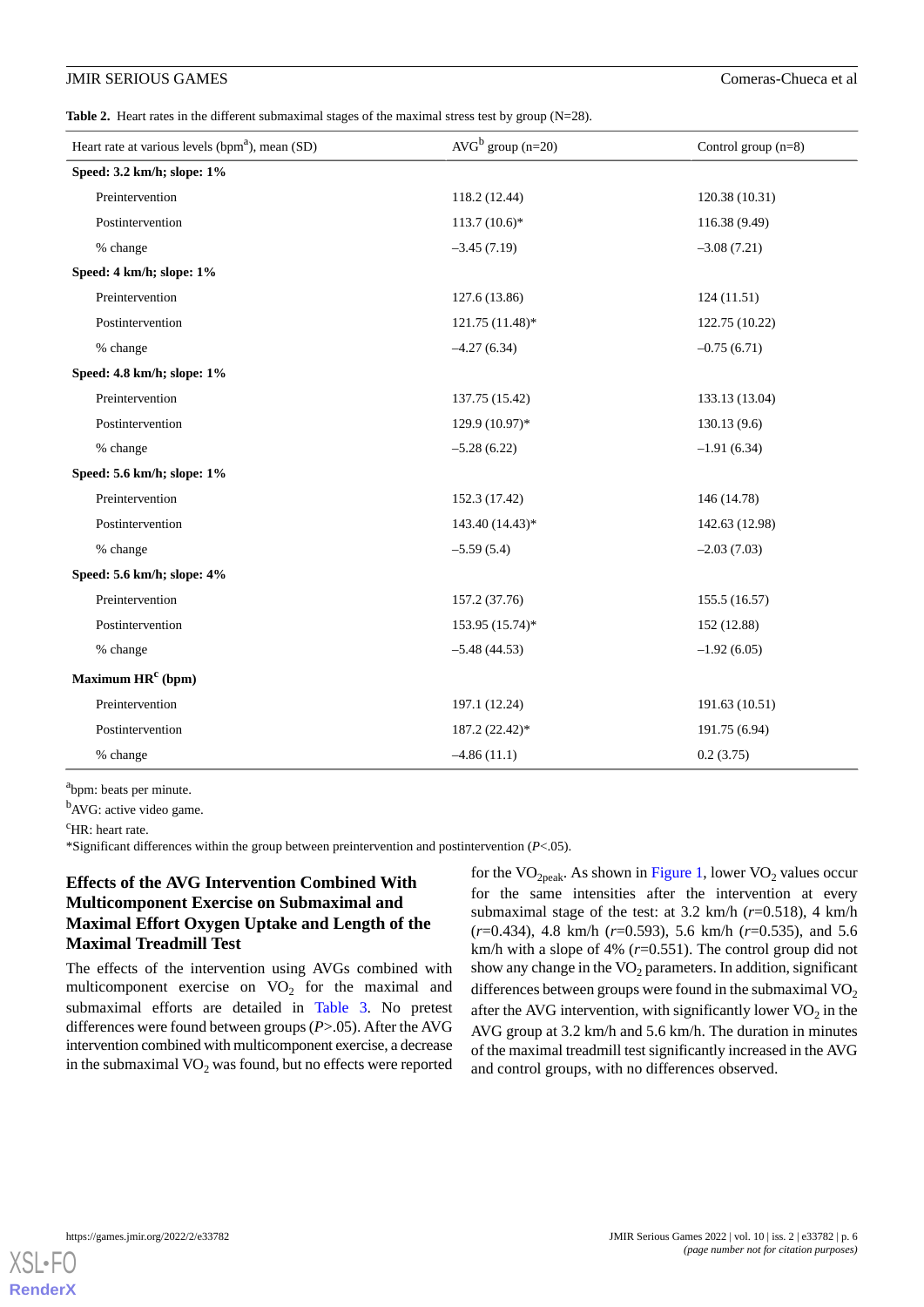<span id="page-6-0"></span>Table 3. Oxygen uptake in the different submaximal stages of the maximal stress test by group (N=28).

| Variable, mean (SD)                                            | $AVGa$ group (n=20) | Control group $(n=8)$ |  |  |
|----------------------------------------------------------------|---------------------|-----------------------|--|--|
| $VO2b$ (mL/kg/min); speed: 3.2 km/h; slope: 1%                 |                     |                       |  |  |
| Preintervention                                                | 13.47 (2.81)        | 14.59 (1.96)          |  |  |
| Postintervention                                               | $11.76(2.26)$ *     | 14.86 $(2.46)$ **     |  |  |
| % change                                                       | $-8.73(27.85)$      | 2.8(17.3)             |  |  |
| VO <sub>2</sub> (mL/kg/min); speed: 4 km/h; slope: 1%          |                     |                       |  |  |
| Preintervention                                                | 14.95(3.05)         | 15.55(1.43)           |  |  |
| Postintervention                                               | 13.15 (2.22)        | 15.34 (2.58)          |  |  |
| % change                                                       | $-8.73(23.65)$      | $-1.13(15.43)$        |  |  |
| VO <sub>2</sub> (mL/kg/min);speed: 4.8 km/h; slope: 1%         |                     |                       |  |  |
| Preintervention                                                | 17.02(2.9)          | 17.48(2.25)           |  |  |
| Postintervention                                               | $14.92(2.39)*$      | 17.03(2.73)           |  |  |
| % change                                                       | $-10.41(17.92)$     | $-2.06(13.55)$        |  |  |
| VO <sub>2</sub> (mL/kg/min); speed: 5.6 km/h; slope: 1%        |                     |                       |  |  |
| Preintervention                                                | 19.97 (3.09)        | 21.50(2.72)           |  |  |
| Postintervention                                               | $18.16(2.88)*$      | $21.13(2.56)$ **      |  |  |
| % change                                                       | $-7.49(18.56)$      | $-0.47(16.13)$        |  |  |
| VO <sub>2</sub> (mL/kg/min); speed: 5.6 km/h; slope: 4%        |                     |                       |  |  |
| Preintervention                                                | 22.05 (3.18)        | 23.30 (2.78)          |  |  |
| Postintervention                                               | $20.59(2.93)*$      | 23.18 (3.03)          |  |  |
| % change                                                       | $-4.54(21.04)$      | $-0.04(11.43)$        |  |  |
| VO <sub>2peak</sub> (mL/kg/min)                                |                     |                       |  |  |
| Preintervention                                                | 32.75(5.9)          | 33.11 (6.18)          |  |  |
| Postintervention                                               | 32.82 (5.54)        | 34.68 (4.65)          |  |  |
| % change                                                       | 1.23(13.08)         | 6.6(15.36)            |  |  |
| Length of the maximal treadmill test (min)                     |                     |                       |  |  |
| Preintervention                                                | 11.38 (0.94)        | 11.16(0.95)           |  |  |
| Postintervention                                               | $12.37(1.20)*$      | $12.42(0.58)*$        |  |  |
| % change                                                       | 8.76 (5.58)         | 11.72(7.13)           |  |  |
| Length of the effort phase of the maximal treadmill test (min) |                     |                       |  |  |
| Preintervention                                                | 3.39(0.92)          | 3.25(0.98)            |  |  |
| Postintervention                                               | $4.38(1.16)$ *      | $4.42(0.58)$ *        |  |  |
| % change                                                       | 36.34 (44.57)       | 44.4 (38.15)          |  |  |

<sup>a</sup>AVG: active video game.

<sup>b</sup>VO<sub>2</sub>: oxygen uptake.

\* Significant differences within groups between preintervention and postintervention (*P*<.05).

\*\*Significant differences between AVG and control groups (*P*<.05).

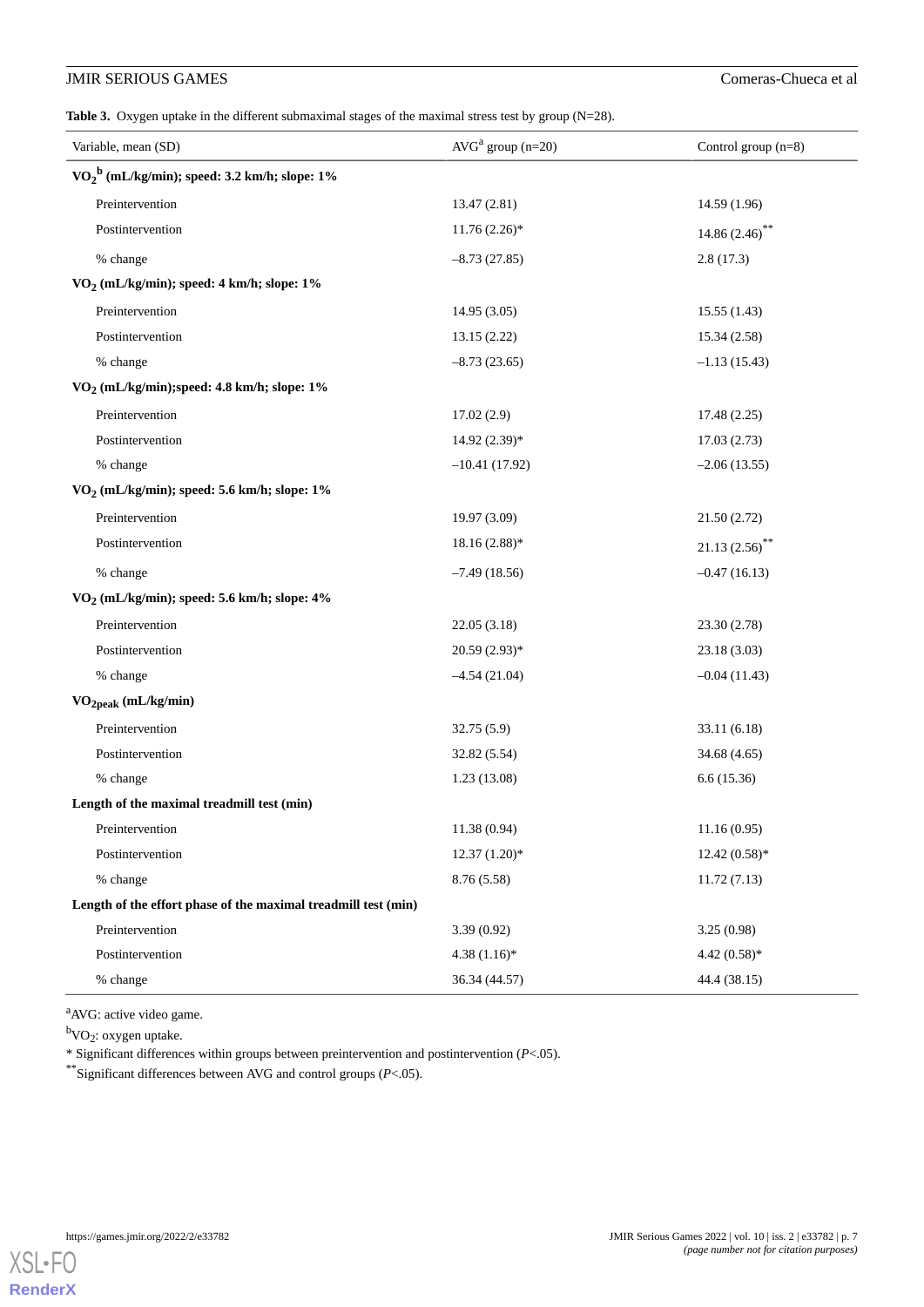<span id="page-7-0"></span>**Figure 1.** Changes in VO<sub>2</sub> during the different stages of the maximal stress test observed for the (A) active video game group and (B) control group.



In addition, the  $VO<sub>2</sub>$  percentage was calculated for each participant according to the  $VO<sub>2</sub>$  peak obtained from the maximal treadmill test. Results reported no differences between groups before the AVG intervention. Based on the  $VO<sub>2</sub>$  values in mL/kg/min, the AVG group showed significant decreases in the  $VO<sub>2</sub>$  percentage at all submaximal stages of the maximal treadmill test: 3.2 km/h (*r*=0.609), 4 km/h (*r*=0.551), 4.8 km/h (*r*=0.693), 5.6 km/h (*r*=0.576), and 5.6 km/h with a slope of 4% (*r*=0.476). On the other hand, the control group showed decreases in the  $VO_2$  at only 4.8 km/h ( $r=0.792$ ). Significant differences in the  $VO<sub>2</sub>$  were found between the AVG and control groups after the AVG intervention at 3.2 km/h.

# **Effects of the AVG Intervention Combined With Multicomponent Exercise on Submaximal and Maximal Effort Oxygen Uptake Percentage by Groups**

# **According to Body Fat Percentage Baseline in the AVG Group**

As explained before, the sample was divided into 2 groups according to the 50th percentile of the body fat percentage for the AVG group. The results showed that the participants with a higher body fat percentage showed a significantly decreased HR and  $VO<sub>2</sub>$  at the same intensities after the intervention. Specifically, lower HR values were found for the participants in the AVG group with higher body fat percentages at 3.2 km/h (*r*=0.737), 4 km/h (*r*=0.662), 4.8 km/h (*r*=0.751), 5.6 km/h (*r*=0.886), and 5.6 km/h with a slope of 4% (*r*=0.864); furthermore, lower HR values were found for the AVG group participants with lower body fat percentages at only 4.8 km/h  $(r=0.454)$ . On the other hand, lower VO<sub>2</sub> values were found for the AVG group participants with higher body fat percentages in the submaximal stages of the maximal treadmill test at 4 km/h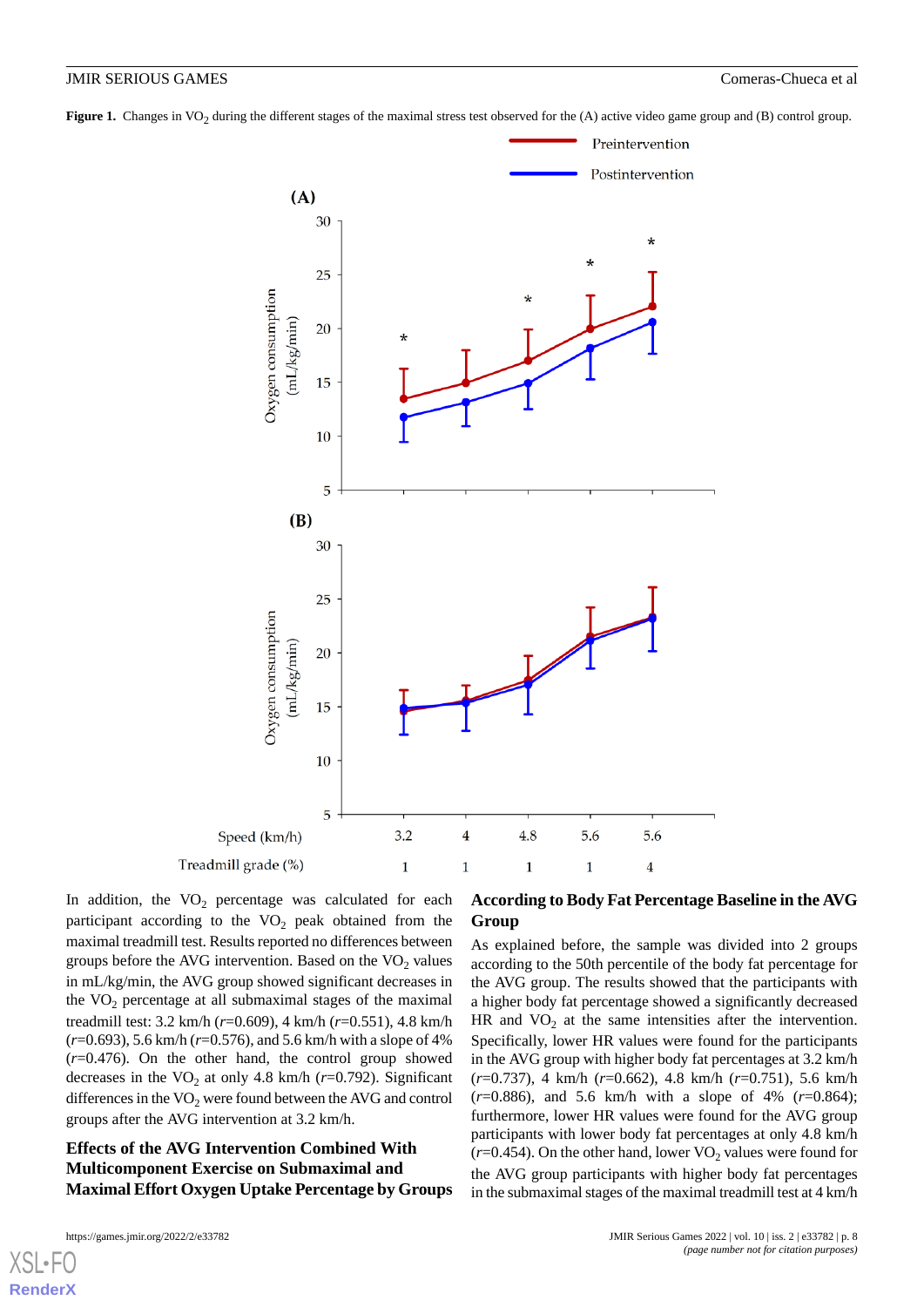(*r*=0.617), 4.8 km/h (*r*=0.697), and 5.6 km/h (*r*=0.885); in contrast, the AVG group participants with lower body fat percentages did not show any changes. However, the influence of the body fat percentage on the  $VO<sub>2</sub>$  percentage determined from the individual  $VO_{2peak}$  of the maximal treadmill test was low, showing that the AVG group participants with higher body fat percentages displayed significant decreases in the  $VO<sub>2</sub>$ percentage during the submaximal stage at 4.8 km/h (*r*=0.590) and 5.6 km/h (*r*=0.751). However, the AVG group participants with lower body fat percentages displayed significant decreases in the  $VO<sub>2</sub>$  percentage during the submaximal stages at 3.2 km/h  $(r=0.691)$  and 4.8 km/h  $(r=0.810)$ . No significant differences between the AVG group participants with higher and lower body fat percentages were found in the baseline and posttest.

# *Discussion*

# **Principal Findings**

The aim of this study was to investigate the effects of an AVG intervention combined with multicomponent training on CRF at maximal and submaximal effort levels in children with overweight and obesity. The main finding of this study was the significant decrease in the HR and  $VO<sub>2</sub>$  shown by the AVG group for the same intensities at the submaximal stages of the maximal treadmill test, along with a lower  $VO<sub>2</sub>$  percentage according to the individual maximal oxygen uptake. As a reference, the control group did not show overall changes in the HR,  $VO_2$ , or  $VO_2$  percentage in the submaximal stages of the maximal treadmill test, except for a significant decrease in the  $VO<sub>2</sub>$  percentage at 4.8 km/h. However, no changes in the relative or absolute  $VO_{2peak}$  values (in mL/kg/min and L/min) were found for the AVG group, although an increment in the absolute  $VO<sub>2peak</sub>$  value was observed for the control group. This might be due to the weight gain in the control group, mainly fat accumulation. Although we did not expect improvements in the VO2peak, the adequate intensity level required for achieving the desired improvements at the maximum intensities was not reached. This may be explained by the nature of the intervention limiting the intensity to that produced by the AVGs and the inability of the participants to reach such demanding intensities due to excess body fat. However, one of the objectives of the intervention was to improve quality of life by enabling these children to better cope with daily activities, which are often submaximal efforts.

Regarding the CRF endurance level of the participants, mean  $VO<sub>2peak</sub>$  values of 32.75 (SD 5.90) mL/kg/min for the AVG group and 33.11 (SD 6.18) mL/kg/min for the control group were obtained. The children with overweight and obesity who participated in this study showed low CRF levels with an increased risk of health problems due to this low level of CRF in 75% of the participants, according to the cutoff points proposed by Ruiz et al [\[36](#page-11-20)]. Moreover, 67.9% of the participants are above the 50th percentile according to Johansson et al [[35\]](#page-11-19), which means that the participants in this study had a higher CRF compared to the mean of the normative data of children with overweight or obesity.

In relation to maximal exercise testing, it is difficult for children, especially those with overweight or obesity, to meet all the maximal criteria and demonstrate a plateau in their maximal oxygen uptake [[37\]](#page-11-21). To determine if the exercise test was maximal and the  $VO<sub>2peak</sub>$  data were valid, the percentage of the theoretical maximal HR reached at the end of the test and the respiratory exchange ratio≥1.15 [\[38](#page-11-22)] were used. Only 4 of the 28 participants in the preintervention maximal exercise test and 3 of the 28 participants in the postintervention maximal exercise test did not reach 90% of their theoretical maximum HR at the end of the maximal stress test, but they achieved a respiratory exchange ratio very close to (1.13 and 1.14), equal to, or higher than 1.15. Therefore, it can be strongly believed that the tests were maximal.

Thus far, only 7 studies have investigated the effects of AVG interventions on the CRF of children with overweight or obesity, and the results are unclear. The first study that reported the effects of AVGs on the CRF of adolescents with overweight and obesity was that by Adamo et al [\[39](#page-12-0)] and the results showed a significant training effect over time with two different interventions: AVG cycling and stationary cycling with music interventions, with sessions of 60 minutes twice per week for 10 weeks. Both interventions produced significant improvements in the peak HR, peak workload, or the time to exhaustion, along with significant reductions in the body fat percentage; however, no significant differences were found between the exercise groups. With this same intervention, Goldfield et al [\[40](#page-12-1)] observed that the psychological benefits of these aerobic exercises were related to improved aerobic fitness. These positive effects are in line with our results. Although they show that the positive effects of AVG cycling on CRF are comparable to those of the stationary cycling with music intervention, adherence to this stationary cycling with music intervention was greater. Maddison et al [\[41](#page-12-2)] found decreases in body fat percentage with no significant increases in the CRF for the AVG group, measured by the 20-m shuttle test. However, this positive effect of AVGs on body composition in children with overweight or obesity is most likely mediated through improved aerobic fitness [\[42](#page-12-3)]. This relationship between body fat percentage and CRF supports the results of this study in which participants with higher body fat percentage had greater improvements in CRF. The interpretation of this result could be that participants with higher body fat percentage have a greater facility for decreasing body fat, which is associated with an increase in CRF. Maloney et al [[43\]](#page-12-4) observed no improvements in CRF of the AVG and control groups, assessed by a 3-minute step test after playing Dance Dance Revolution for 12 weeks. This discrepancy may be due to the method used to measure CRF; the participants did not reach adequate intensities and the study did not report the number of sessions per week and the duration of these sessions, which could also explain the lack of positive effects. Christison et al [\[44](#page-12-5)] showed that the number of shuttle runs did not change after a 6-month AVG intervention, with 2 sessions per week using several devices. This study has several limitations that could explain the lack of positive effects of the AVG intervention such as the small sample, the difference in the number of participants between the intervention and control groups, the short length

 $XS$  • FC **[RenderX](http://www.renderx.com/)**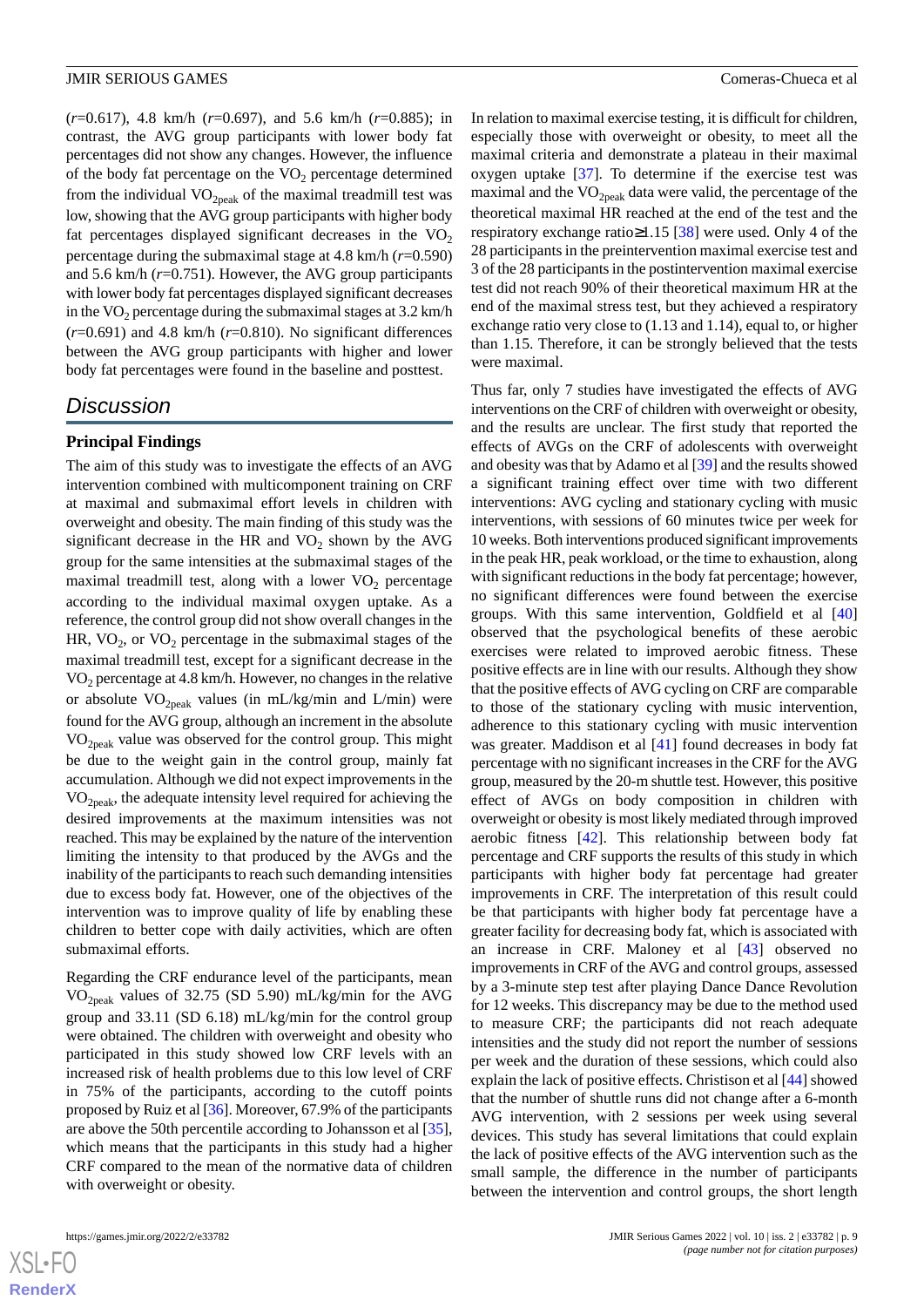of the intervention whose duration was 10 weeks, and the method for measuring the CRF for which the 20-m shuttle run test was used. The most recent study was conducted by Bonney et al [[45\]](#page-12-6), who investigated the effect of Wii Fit, in comparison with a task-oriented functional training, on the performance in the shuttle run test and positive effects on CRF in both groups. However, no differences between the AVG and control groups performing the task-oriented functional training were found after a 14-week intervention conducted once a week with each session lasting for 45 minutes. Furthermore, 2 noncontrolled trials studied the effects of AVG on CRF in children with overweight and obesity [[46](#page-12-7)[,47](#page-12-8)]; the limitation of these trials was the lack of a control group, which means that the results should be interpreted with caution. Calcaterra et al [[47](#page-12-8)] observed an improvement in CRF (3.8 mL/kg/min, *P*<.001) measured by a walking test on a treadmill reaching 85% of the maximal HR after a 12-week intervention using interactive video games. Huang et al [[46\]](#page-12-7) showed no effects of AVGs using Nintendo Wii and Xbox Kinect on CRF after 16 sessions, probably due to the inclusion of only 14 participants and the short length of the intervention. A systematic review performed by Zeng and Gao [[48\]](#page-12-9) included only 1 RCT [\[41](#page-12-2)], which reported positive effects of an AVG intervention in comparison with an exercise group, but these results were unclear due to the inclusion of only 1 study. Given the lack of studies on the usefulness of AVGs to improve CRF, more quality research investigating AVGs as tools to improve CRF is needed. In addition, systematic reviews on AVGs that include CRF are needed, given that CRF is one of the key components of health-related physical fitness and is closely related to quality of life and health.

On the other hand, when the AVG group was divided in 2 groups according to body fat percentage, the results showed that the participants with higher body fat percentage showed significantly decreased HR and  $VO<sub>2</sub>$  values at the same intensities after the intervention, which translates into improved efficiency during submaximal efforts. As stated above, participants with higher body fat percentages had a greater range of improvement, and therefore, it is easier for them to achieve improvements, showing significant decreases in the HR and VO<sup>2</sup> at the same submaximal intensities after the AVG intervention combined with multicomponent exercise. However, smaller improvements were observed in participants with lower body fat percentages. These results are supported by previous studies considering the effect of AVGs on CRF, although there are none that determine CRF with breath-by-breath measurements, indirect calorimetry, and the maximal stress test along with gas exchange measurements. As previously stated, there are several studies that support the use of AVGs to improve CRF in children with overweight or obesity. None of these

studies compare the outcomes in children based on body fat, and they do not differentiate between overweight and obesity. However, the studies investigating the use of AVGs to improve CRF in children with a healthy weight indicate low effectiveness; among the 6 controlled trials, 3 studies [\[49](#page-12-10)[-51](#page-12-11)] report positive effects and the other 3 studies [[52-](#page-12-12)[54\]](#page-12-13) report no effects, contrary to the studies involving children with overweight or obesity, most of which found significant improvements in CRF.

# **Strengths and Limitations**

Some limitations must be considered in this study. The number of participants was low, especially in the control group. This could make it more difficult to identify the effects of the AVG intervention and achieve enough statistical power. Another important limitation is the unequal number of participants in the AVG and control groups because the control group could not be completely formed owing the COVID-19 pandemic, which interrupted research activities worldwide.

However, some strengths can be highlighted. The intervention was supervised and structured, with a duration (5 months) and frequency (3 sessions per week and 60 minutes per session) similar to or higher than that of any other previous AVG intervention reporting benefits for this population. Another important aspect is the combination of AVG and multicomponent training focused on CRF, muscular strength, agility, and coordination. In addition, the wide variety of AVGs used should be highlighted. All these devices offer opportunities and possibilities to significantly increase energy expenditure in children with overweight or obesity [\[26](#page-11-10)]. Finally, the main strength was the maximal stress test conducted to measure CRF using a walking-graded protocol with respiratory gas exchange measurements that allowed HR and  $VO<sub>2</sub>$  values to be recorded at submaximal intensities.

# **Conclusions**

A 5-month intervention of AVGs combined with multicomponent exercise had positive effects on CRF at submaximal intensity, showing lower HR and  $VO<sub>2</sub>$  values at the same intensities and lower  $VO<sub>2</sub>$  percentages according to the individual  $VO<sub>2peak</sub>$  values. The body fat percentage and the BMI z-score were also reduced after the AVG intervention. In addition, greater improvements were found in children with the highest fat percentage.

Future research could focus on the design and implementation of AVG interventions with higher intensities than those used in this study to produce improvements in CRF at submaximal and maximal effort levels, as this type of intervention appears effective for children with overweight or obesity.

# **Acknowledgments**

We thank all the health centers, pediatricians, and physicians from Zaragoza (Spain) for their involvement. We also thank the University of Zaragoza and the San Braulio Primary School for their engagement and for providing us with the space to carry out the study. Finally, we thank the children who participated in the study and their families for their commitment. This work was funded by the Spanish "Ministerio de Economía y Competitividad" (Project DEP2017-85194-P). CC-C received a grant from "Gobierno de Aragón" (grant DGA IIU/2023/2017), and LV-H received a grant from the Spanish "Ministerio de Economía y Competitividad" (Project DEP2017-85194-P).



**[RenderX](http://www.renderx.com/)**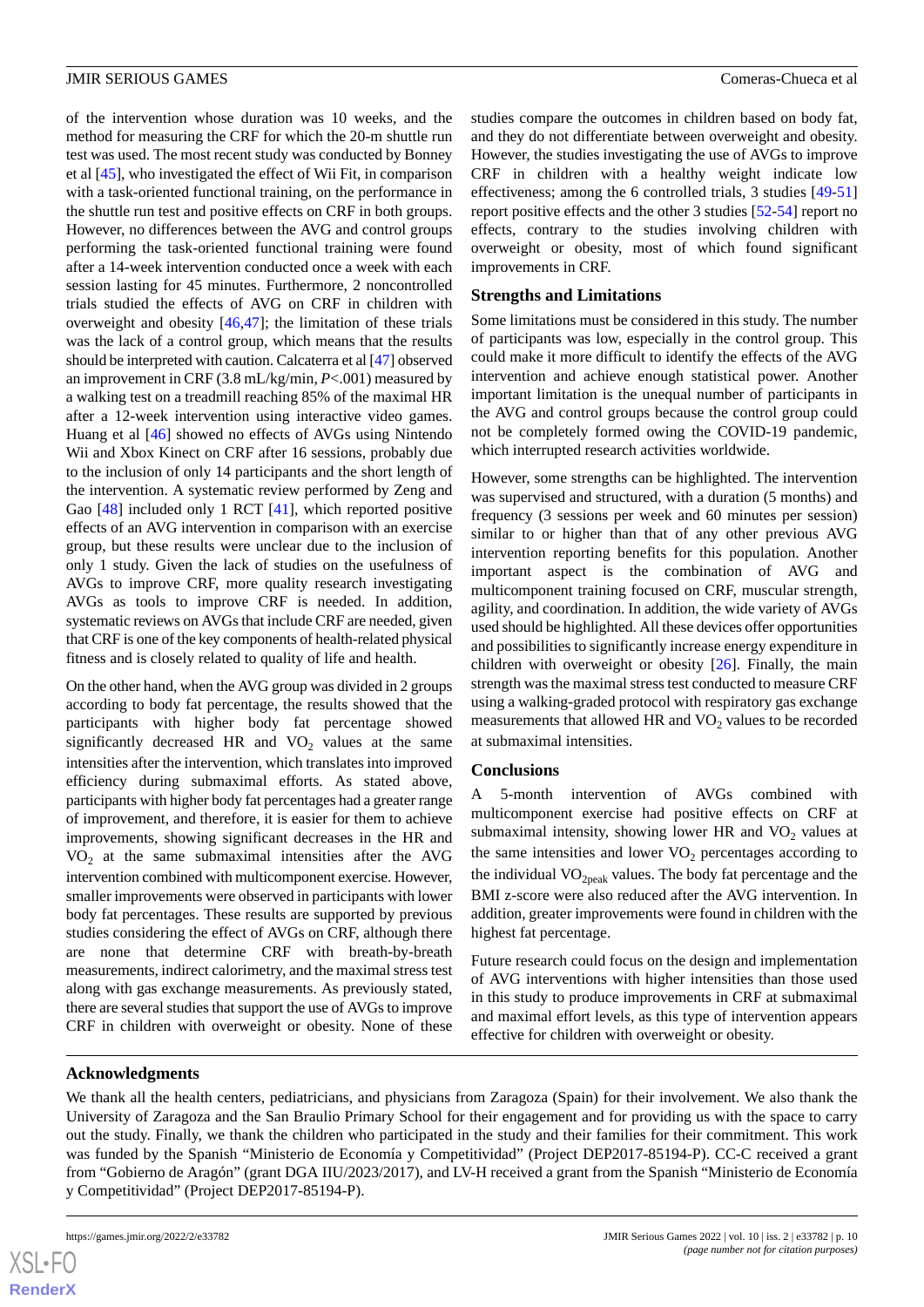# **Authors' Contributions**

All the authors have been actively involved in the planning and execution of the study. JAC and AG-A were the main researchers, and CC-C was the first author. All authors have read and approved the published version of the manuscript.

# **Conflicts of Interest**

None declared.

# **Multimedia Appendix 1**

CONSORT-EHEALTH checklist (V 1.6.1). [[PDF File \(Adobe PDF File\), 1112 KB](https://jmir.org/api/download?alt_name=games_v10i2e33782_app1.pdf&filename=486845391d09460f111ac54f63b574eb.pdf)-[Multimedia Appendix 1\]](https://jmir.org/api/download?alt_name=games_v10i2e33782_app1.pdf&filename=486845391d09460f111ac54f63b574eb.pdf)

# <span id="page-10-0"></span>**References**

- <span id="page-10-1"></span>1. Katzmarzyk PT, Chaput J, Fogelholm M, Hu G, Maher C, Maia J, et al. International Study of Childhood Obesity, Lifestyle and the Environment (ISCOLE): contributions to understanding the global obesity epidemic. Nutrients 2019 Apr;11(4):1-24 [[FREE Full text](https://www.mdpi.com/resolver?pii=nu11040848)] [doi: [10.3390/nu11040848\]](http://dx.doi.org/10.3390/nu11040848) [Medline: [30991687](http://www.ncbi.nlm.nih.gov/entrez/query.fcgi?cmd=Retrieve&db=PubMed&list_uids=30991687&dopt=Abstract)]
- <span id="page-10-2"></span>2. Ng M, Fleming T, Robinson M, Thomson B, Graetz N, Margono C, et al. Global, regional, and national prevalence of overweight and obesity in children and adults during 1980-2013: a systematic analysis for the Global Burden of Disease Study 2013. Lancet 2014 Aug;384(9945):766-781. [doi: [10.1016/S0140-6736\(14\)60460-8\]](http://dx.doi.org/10.1016/S0140-6736(14)60460-8) [Medline: [24880830\]](http://www.ncbi.nlm.nih.gov/entrez/query.fcgi?cmd=Retrieve&db=PubMed&list_uids=24880830&dopt=Abstract)
- <span id="page-10-3"></span>3. World Health Organization. Consideration of the evidence on childhood obesity for the Commission on Ending Childhood Obesity: report of the ad hoc working group on science and evidence for ending childhood obesity. World Health Organization. Geneva, Switzerland: World Health Organization; 2016. URL: <https://apps.who.int/iris/handle/10665/206549> [accessed 2019-05-03] [\[WebCite Cache ID 209655](http://www.webcitation.org/

                                209655)]
- <span id="page-10-4"></span>4. NCD Risk Factor Collaboration (NCD-RisC). Worldwide trends in body-mass index, underweight, overweight, and obesity from 1975 to 2016: a pooled analysis of 2416 population-based measurement studies in 128·9 million children, adolescents, and adults. Lancet 2017 Dec;390(10113):2627-2642 [\[FREE Full text](https://linkinghub.elsevier.com/retrieve/pii/S0140-6736(17)32129-3)] [doi: [10.1016/S0140-6736\(17\)32129-3\]](http://dx.doi.org/10.1016/S0140-6736(17)32129-3) [Medline: [29029897](http://www.ncbi.nlm.nih.gov/entrez/query.fcgi?cmd=Retrieve&db=PubMed&list_uids=29029897&dopt=Abstract)]
- <span id="page-10-6"></span><span id="page-10-5"></span>5. Nittari G, Scuri S, Petrelli F, Pirillo I, di Luca NM, Grappasonni I. Fighting obesity in children from European World Health Organization member states. Epidemiological data, medical–social aspects, and prevention programs. Clin Ter 2019 May;170(3):e223-e230 [\[FREE Full text\]](http://www.clinicaterapeutica.it/2019/170/3/12_NITTARI.pdf) [doi: [10.7417/CT.2019.2137](http://dx.doi.org/10.7417/CT.2019.2137)] [Medline: [31173054\]](http://www.ncbi.nlm.nih.gov/entrez/query.fcgi?cmd=Retrieve&db=PubMed&list_uids=31173054&dopt=Abstract)
- <span id="page-10-7"></span>6. Gurnani M, Birken C, Hamilton J. Childhood obesity: causes, consequences, and management. Pediatr Clin North Am 2015 Aug;62(4):821-840. [doi: [10.1016/j.pcl.2015.04.001](http://dx.doi.org/10.1016/j.pcl.2015.04.001)] [Medline: [26210619](http://www.ncbi.nlm.nih.gov/entrez/query.fcgi?cmd=Retrieve&db=PubMed&list_uids=26210619&dopt=Abstract)]
- <span id="page-10-8"></span>7. McCrindle BW. Cardiovascular consequences of childhood obesity. Can J Cardiol 2015 Feb;31(2):124-130. [doi: [10.1016/j.cjca.2014.08.017\]](http://dx.doi.org/10.1016/j.cjca.2014.08.017)
- <span id="page-10-9"></span>8. Ceschia A, Giacomini S, Santarossa S, Rugo M, Salvadego D, Da Ponte A, et al. Deleterious effects of obesity on physical fitness in pre-pubertal children. Eur J Sport Sci 2016;16(2):271-278. [doi: [10.1080/17461391.2015.1030454](http://dx.doi.org/10.1080/17461391.2015.1030454)] [Medline: [25866877](http://www.ncbi.nlm.nih.gov/entrez/query.fcgi?cmd=Retrieve&db=PubMed&list_uids=25866877&dopt=Abstract)]
- <span id="page-10-10"></span>9. Tsiros MD, Coates AM, Howe PRC, Walkley J, Hills AP, Wood RE, et al. Adiposity is related to decrements in cardiorespiratory fitness in obese and normal-weight children. Pediatr Obes 2016 Apr;11(2):144-150. [doi: [10.1111/ijpo.12037\]](http://dx.doi.org/10.1111/ijpo.12037) [Medline: [25950151\]](http://www.ncbi.nlm.nih.gov/entrez/query.fcgi?cmd=Retrieve&db=PubMed&list_uids=25950151&dopt=Abstract)
- <span id="page-10-11"></span>10. Tuan SH, Li CH, Sun SF, Li MH, Liou IH, Weng TP, et al. Comparison of cardiorespiratory fitness between preschool children with normal and excess body adipose ~ an observational study. PLoS One 2019 Oct;14(10):e0223907 [[FREE Full](https://dx.plos.org/10.1371/journal.pone.0223907) [text](https://dx.plos.org/10.1371/journal.pone.0223907)] [doi: [10.1371/journal.pone.0223907\]](http://dx.doi.org/10.1371/journal.pone.0223907) [Medline: [31603948](http://www.ncbi.nlm.nih.gov/entrez/query.fcgi?cmd=Retrieve&db=PubMed&list_uids=31603948&dopt=Abstract)]
- <span id="page-10-12"></span>11. Brunet M, Chaput JP, Tremblay A. The association between low physical fitness and high body mass index or waist circumference is increasing with age in children: the 'Québec en Forme' Project. Int J Obes (Lond) 2007 Apr;31(4):637-643. [doi: [10.1038/sj.ijo.0803448](http://dx.doi.org/10.1038/sj.ijo.0803448)] [Medline: [17006443](http://www.ncbi.nlm.nih.gov/entrez/query.fcgi?cmd=Retrieve&db=PubMed&list_uids=17006443&dopt=Abstract)]
- <span id="page-10-13"></span>12. Schmidt MD, Magnussen CG, Rees E, Dwyer T, Venn AJ. Childhood fitness reduces the long-term cardiometabolic risks associated with childhood obesity. Int J Obes (Lond) 2016 Jul;40(7):1134-1140. [doi: [10.1038/ijo.2016.61](http://dx.doi.org/10.1038/ijo.2016.61)] [Medline: [27102049](http://www.ncbi.nlm.nih.gov/entrez/query.fcgi?cmd=Retrieve&db=PubMed&list_uids=27102049&dopt=Abstract)]
- <span id="page-10-14"></span>13. Zaqout M, Michels N, Bammann K, Ahrens W, Sprengeler O, Molnar D, et al. Influence of physical fitness on cardio-metabolic risk factors in European children. The IDEFICS study. Int J Obes (Lond) 2016 Jul;40(7):1119-1125. [doi: [10.1038/ijo.2016.22](http://dx.doi.org/10.1038/ijo.2016.22)] [Medline: [26857382](http://www.ncbi.nlm.nih.gov/entrez/query.fcgi?cmd=Retrieve&db=PubMed&list_uids=26857382&dopt=Abstract)]
- 14. Eisenmann JC. Aerobic fitness, fatness and the metabolic syndrome in children and adolescents. Acta Paediatr 2007 Dec;96(12):1723-1729. [doi: [10.1111/j.1651-2227.2007.00534.x\]](http://dx.doi.org/10.1111/j.1651-2227.2007.00534.x) [Medline: [17971189\]](http://www.ncbi.nlm.nih.gov/entrez/query.fcgi?cmd=Retrieve&db=PubMed&list_uids=17971189&dopt=Abstract)
- 15. Pahkala K, Hernelahti M, Heinonen OJ, Raittinen P, Hakanen M, Lagström H, et al. Body mass index, fitness and physical activity from childhood through adolescence. Br J Sports Med 2012 Jul 18;47(2):71-77. [doi: [10.1136/bjsports-2011-090704](http://dx.doi.org/10.1136/bjsports-2011-090704)] [Medline: [22809525](http://www.ncbi.nlm.nih.gov/entrez/query.fcgi?cmd=Retrieve&db=PubMed&list_uids=22809525&dopt=Abstract)]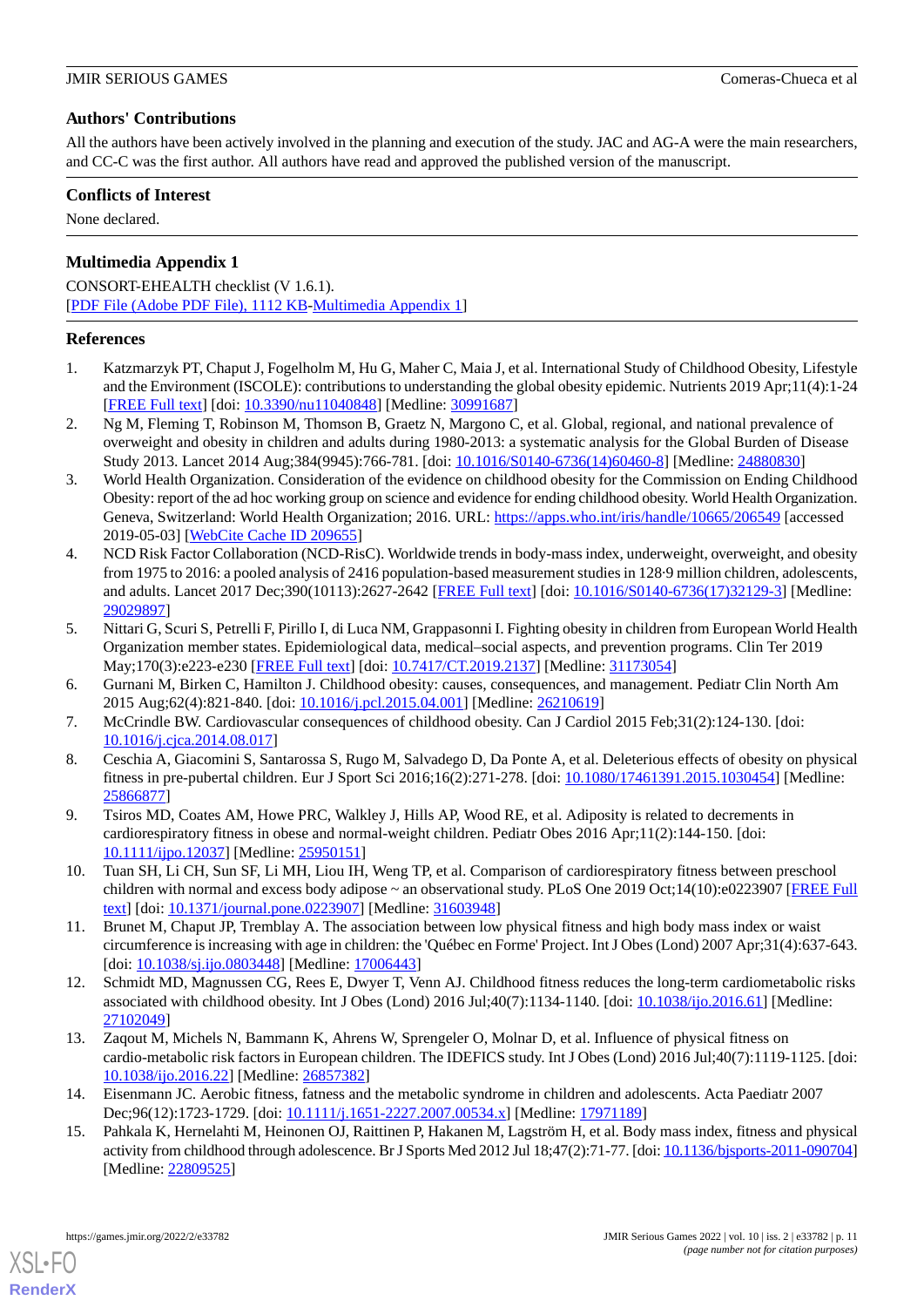- <span id="page-11-0"></span>16. Racette SB, Uhrich ML, White ML, Yu L, Clark BR. Sex differences in FITNESSGRAM® health risk based on aerobic capacity and body composition among urban public elementary school children. Prev Med 2017 Oct;103:56-59. [doi: [10.1016/j.ypmed.2017.07.032\]](http://dx.doi.org/10.1016/j.ypmed.2017.07.032) [Medline: [28782561\]](http://www.ncbi.nlm.nih.gov/entrez/query.fcgi?cmd=Retrieve&db=PubMed&list_uids=28782561&dopt=Abstract)
- <span id="page-11-1"></span>17. Ara I, Moreno LA, Leiva MT, Gutin B, Casajús JA. Adiposity, physical activity, and physical fitness among children from Aragón, Spain. Obesity (Silver Spring) 2007 Aug;15(8):1918-1924 [[FREE Full text\]](https://doi.org/10.1038/oby.2007.228) [doi: [10.1038/oby.2007.228](http://dx.doi.org/10.1038/oby.2007.228)] [Medline: [17712107](http://www.ncbi.nlm.nih.gov/entrez/query.fcgi?cmd=Retrieve&db=PubMed&list_uids=17712107&dopt=Abstract)]
- <span id="page-11-3"></span><span id="page-11-2"></span>18. Szmodis M, Szmodis I, Farkas A, Mészáros Z, Mészáros J, Kemper HCG. The relationship between body fat percentage and some anthropometric and physical fitness characteristics in pre- and peripubertal boys. Int J Environ Res Public Health 2019 Apr;16(7):1170 [[FREE Full text](https://www.mdpi.com/resolver?pii=ijerph16071170)] [doi: [10.3390/ijerph16071170\]](http://dx.doi.org/10.3390/ijerph16071170) [Medline: [30939794\]](http://www.ncbi.nlm.nih.gov/entrez/query.fcgi?cmd=Retrieve&db=PubMed&list_uids=30939794&dopt=Abstract)
- 19. García-Hermoso A, Izquierdo M, Alonso-Martínez AM, Faigenbaum A, Olloquequi J, Ramírez-Vélez R. Association between exercise-induced changes in cardiorespiratory fitness and adiposity among overweight and obese youth: a meta-analysis and meta-regression analysis. Children (Basel) 2020 Sep;7(9):147 [[FREE Full text](https://www.mdpi.com/resolver?pii=children7090147)] [doi: [10.3390/children7090147\]](http://dx.doi.org/10.3390/children7090147) [Medline: [32967205](http://www.ncbi.nlm.nih.gov/entrez/query.fcgi?cmd=Retrieve&db=PubMed&list_uids=32967205&dopt=Abstract)]
- <span id="page-11-5"></span><span id="page-11-4"></span>20. Lima RA, Pfeiffer KA, Bugge A, Møller NC, Andersen LB, Stodden DF. Motor competence and cardiorespiratory fitness have greater influence on body fatness than physical activity across time. Scand J Med Sci Sports 2017 Dec; 27(12):1638-1647. [doi: [10.1111/sms.12850](http://dx.doi.org/10.1111/sms.12850)] [Medline: [28164374](http://www.ncbi.nlm.nih.gov/entrez/query.fcgi?cmd=Retrieve&db=PubMed&list_uids=28164374&dopt=Abstract)]
- <span id="page-11-6"></span>21. Lima RA, Bugge A, Ersbøll AK, Stodden DF, Andersen LB. The longitudinal relationship between motor competence and measures of fatness and fitness from childhood into adolescence. J Pediatr (Rio J) 2019 Jul;95(4):482-488 [[FREE Full text](https://linkinghub.elsevier.com/retrieve/pii/S0021-7557(17)31000-8)] [doi: [10.1016/j.jped.2018.02.010](http://dx.doi.org/10.1016/j.jped.2018.02.010)] [Medline: [29782811\]](http://www.ncbi.nlm.nih.gov/entrez/query.fcgi?cmd=Retrieve&db=PubMed&list_uids=29782811&dopt=Abstract)
- <span id="page-11-7"></span>22. García-Hermoso A, Ramírez-Vélez R, Saavedra JM. Exercise, health outcomes, and pædiatric obesity: a systematic review of meta-analyses. J Sci Med Sport 2019 Jan;22(1):76-84. [doi: [10.1016/j.jsams.2018.07.006](http://dx.doi.org/10.1016/j.jsams.2018.07.006)] [Medline: [30054135](http://www.ncbi.nlm.nih.gov/entrez/query.fcgi?cmd=Retrieve&db=PubMed&list_uids=30054135&dopt=Abstract)]
- <span id="page-11-8"></span>23. Alves ASR, Venâncio TL, Honório SAA, Martins JMC. Multicomponent training with different frequencies on body composition and physical fitness in obese children. An Acad Bras Cienc 2019 Nov;91(4):e20181264 [[FREE Full text](https://www.scielo.br/scielo.php?script=sci_arttext&pid=S0001-37652019000700802&lng=en&nrm=iso&tlng=en)] [doi: [10.1590/0001-3765201920181264](http://dx.doi.org/10.1590/0001-3765201920181264)] [Medline: [31778458\]](http://www.ncbi.nlm.nih.gov/entrez/query.fcgi?cmd=Retrieve&db=PubMed&list_uids=31778458&dopt=Abstract)
- <span id="page-11-10"></span><span id="page-11-9"></span>24. Beedie C, Mann S, Jimenez A, Kennedy L, Lane AM, Domone S, et al. Death by effectiveness: exercise as medicine caught in the efficacy trap!. Br J Sports Med 2015 Feb;50(6):323-324. [doi: [10.1136/bjsports-2014-094389](http://dx.doi.org/10.1136/bjsports-2014-094389)] [Medline: [25807166](http://www.ncbi.nlm.nih.gov/entrez/query.fcgi?cmd=Retrieve&db=PubMed&list_uids=25807166&dopt=Abstract)]
- 25. Oh Y, Yang S. Meaningful Play 2010 Conference Proceedings. 2010 Oct Presented at: Meaningful Play; October 21-23, 2010; East Lansing, MI, United States URL: [https://meaningfulplay.msu.edu/proceedings2010/mp2010\\_paper\\_63.pdf](https://meaningfulplay.msu.edu/proceedings2010/mp2010_paper_63.pdf)
- <span id="page-11-12"></span><span id="page-11-11"></span>26. Comeras-Chueca C, Villalba-Heredia L, Pérez-Llera M, Lozano-Berges G, Marín-Puyalto J, Vicente-Rodríguez G, et al. Assessment of active video games' energy expenditure in children with overweight and obesity and differences by gender. Int J Environ Res Public Health 2020 Sep;17(18):6714 [\[FREE Full text\]](https://www.mdpi.com/resolver?pii=ijerph17186714) [doi: [10.3390/ijerph17186714](http://dx.doi.org/10.3390/ijerph17186714)] [Medline: [32942663\]](http://www.ncbi.nlm.nih.gov/entrez/query.fcgi?cmd=Retrieve&db=PubMed&list_uids=32942663&dopt=Abstract)
- <span id="page-11-13"></span>27. Liang Y, Lau PWC. Effects of active videogames on physical activity and related outcomes among healthy children: a systematic review. Games Health J 2014 Jun;3(3):122-144. [doi: [10.1089/g4h.2013.0070\]](http://dx.doi.org/10.1089/g4h.2013.0070) [Medline: [26196172\]](http://www.ncbi.nlm.nih.gov/entrez/query.fcgi?cmd=Retrieve&db=PubMed&list_uids=26196172&dopt=Abstract)
- <span id="page-11-14"></span>28. De Brito-Gomes JL, Perrier-Melo R, Fernandes Melo de Oliveira S, De Sá Pereira Guimarães FJ, da Cunha Costa M. Physical effort, energy expenditure, and motivation in structured and unstructured active video games: a randomized controlled trial. Human Movement 2016;17(3):190-198. [doi: [10.1515/humo-2016-0021\]](http://dx.doi.org/10.1515/humo-2016-0021)
- <span id="page-11-15"></span>29. World Medical Association. World Medical Association Declaration of Helsinki: ethical principles for medical research involving human subjects. JAMA 2013 Nov;310(20):2191-2194. [doi: [10.1001/jama.2013.281053](http://dx.doi.org/10.1001/jama.2013.281053)] [Medline: [24141714\]](http://www.ncbi.nlm.nih.gov/entrez/query.fcgi?cmd=Retrieve&db=PubMed&list_uids=24141714&dopt=Abstract)
- <span id="page-11-16"></span>30. World Medical Association. Declaration of Taipei- research on health databases, big data and biobanks. World Medical Association. 2016. URL:<https://www.wma.net/what-we-do/medical-ethics/declaration-of-taipei/> [accessed 2020-01-23]
- <span id="page-11-18"></span><span id="page-11-17"></span>31. Cole TJ, Lobstein T. Extended international (IOTF) body mass index cut-offs for thinness, overweight and obesity. Pediatr Obes 2012 Aug;7(4):284-294. [doi: [10.1111/j.2047-6310.2012.00064.x\]](http://dx.doi.org/10.1111/j.2047-6310.2012.00064.x) [Medline: [22715120](http://www.ncbi.nlm.nih.gov/entrez/query.fcgi?cmd=Retrieve&db=PubMed&list_uids=22715120&dopt=Abstract)]
- <span id="page-11-19"></span>32. Gao Z, Chen S, Pasco D, Pope Z. A meta-analysis of active video games on health outcomes among children and adolescents. Obes Rev 2015 May;16(9):783-794. [doi: [10.1111/obr.12287](http://dx.doi.org/10.1111/obr.12287)] [Medline: [25943852](http://www.ncbi.nlm.nih.gov/entrez/query.fcgi?cmd=Retrieve&db=PubMed&list_uids=25943852&dopt=Abstract)]
- <span id="page-11-20"></span>33. Fritz CO, Morris PE, Richler JJ. Effect size estimates: current use, calculations, and interpretation. J Exp Psychol Gen 2012 Feb;141(1):2-18. [doi: [10.1037/a0024338](http://dx.doi.org/10.1037/a0024338)] [Medline: [21823805\]](http://www.ncbi.nlm.nih.gov/entrez/query.fcgi?cmd=Retrieve&db=PubMed&list_uids=21823805&dopt=Abstract)
- 34. Cohen J. Statistical Power Analysis for the Behavioral Sciences. New York: Routledge; 1988:567.
- <span id="page-11-21"></span>35. Johansson L, Brissman M, Morinder G, Westerståhl M, Marcus C. Reference values and secular trends for cardiorespiratory fitness in children and adolescents with obesity. Acta Paediatr 2020 Aug;109(8):1665-1671. [doi: [10.1111/apa.15163](http://dx.doi.org/10.1111/apa.15163)] [Medline: [31917879](http://www.ncbi.nlm.nih.gov/entrez/query.fcgi?cmd=Retrieve&db=PubMed&list_uids=31917879&dopt=Abstract)]
- <span id="page-11-22"></span>36. Ruiz JR, Cavero-Redondo I, Ortega FB, Welk GJ, Andersen LB, Martinez-Vizcaino V. Cardiorespiratory fitness cut points to avoid cardiovascular disease risk in children and adolescents; what level of fitness should raise a red flag? a systematic review and meta-analysis. Br J Sports Med 2016 Dec;50(23):1451-1458. [doi: [10.1136/bjsports-2015-095903\]](http://dx.doi.org/10.1136/bjsports-2015-095903) [Medline: [27670254](http://www.ncbi.nlm.nih.gov/entrez/query.fcgi?cmd=Retrieve&db=PubMed&list_uids=27670254&dopt=Abstract)]
- 37. Armstrong N, Welsman J, Winsley R. Is peak VO2 a maximal index of children's aerobic fitness? Int J Sports Med 1996 Jul;17(5):356-359. [doi: [10.1055/s-2007-972860\]](http://dx.doi.org/10.1055/s-2007-972860) [Medline: [8858407\]](http://www.ncbi.nlm.nih.gov/entrez/query.fcgi?cmd=Retrieve&db=PubMed&list_uids=8858407&dopt=Abstract)
- 38. Howley ET, Basseti DR, Welch HG. Criteria for maximal oxygen uptake: review and commentary. Med Sci Sports Exerc 1995 Sep;27(9):1292-1301. [Medline: [8531628](http://www.ncbi.nlm.nih.gov/entrez/query.fcgi?cmd=Retrieve&db=PubMed&list_uids=8531628&dopt=Abstract)]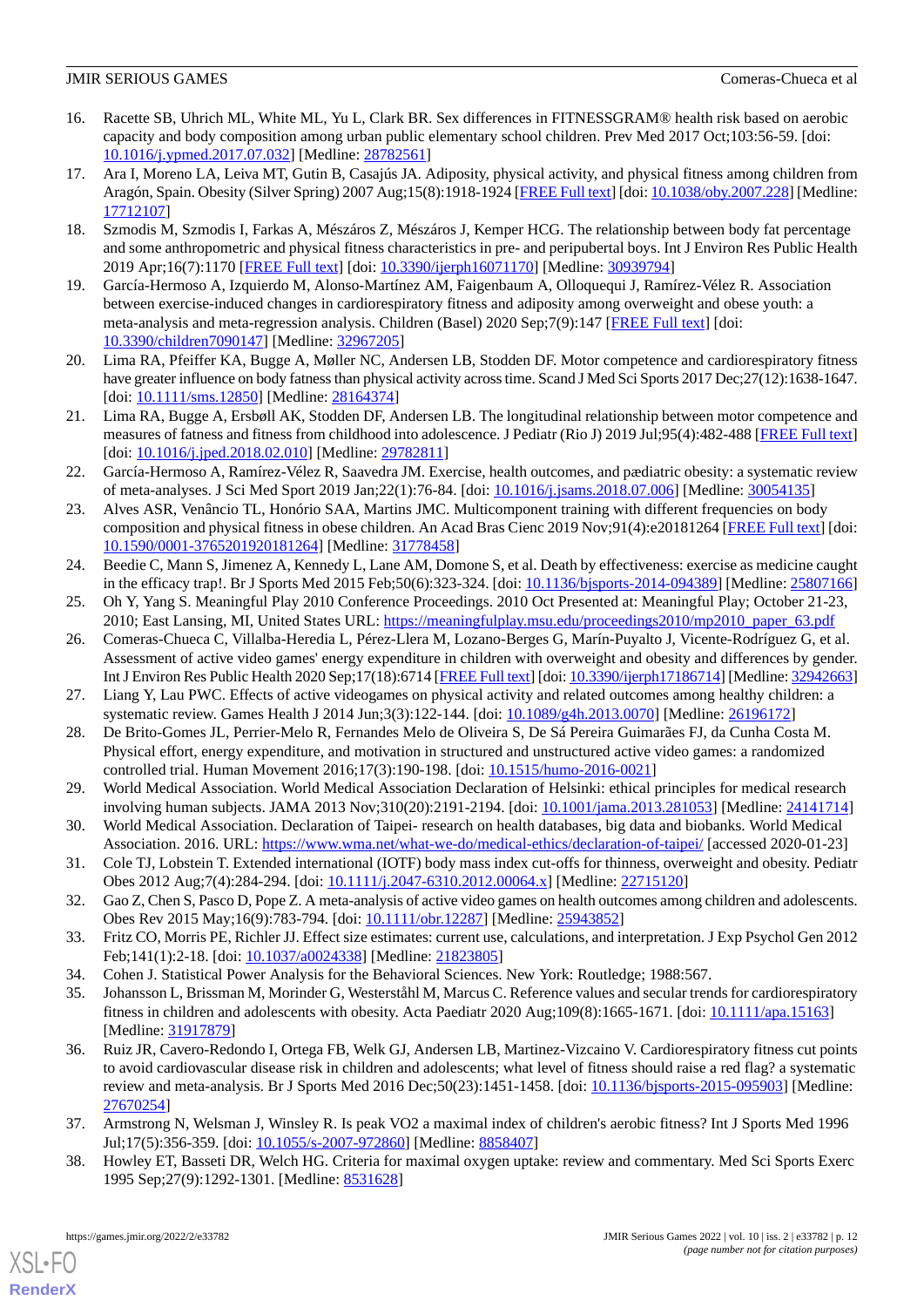- <span id="page-12-0"></span>39. Adamo KB, Rutherford JA, Goldfield GS. Effects of interactive video game cycling on overweight and obese adolescent health. Appl Physiol Nutr Metab 2010 Dec;35(6):805-815. [doi: [10.1139/h10-078\]](http://dx.doi.org/10.1139/h10-078) [Medline: [21164552\]](http://www.ncbi.nlm.nih.gov/entrez/query.fcgi?cmd=Retrieve&db=PubMed&list_uids=21164552&dopt=Abstract)
- <span id="page-12-1"></span>40. Goldfield GS, Adamo KB, Rutherford J, Murray M. The effects of aerobic exercise on psychosocial functioning of adolescents who are overweight or obese. J Pediatr Psychol 2012 Nov;37(10):1136-1147. [doi: [10.1093/jpepsy/jss084](http://dx.doi.org/10.1093/jpepsy/jss084)] [Medline: [23027721](http://www.ncbi.nlm.nih.gov/entrez/query.fcgi?cmd=Retrieve&db=PubMed&list_uids=23027721&dopt=Abstract)]
- <span id="page-12-3"></span><span id="page-12-2"></span>41. Maddison R, Foley L, Ni MC, Jiang Y, Jull A, Prapavessis H, et al. Effects of active video games on body composition: a randomized controlled trial. Am J Clin Nutr 2011 Jul;94(1):153-163. [doi: [10.3945/ajcn.110.009142\]](http://dx.doi.org/10.3945/ajcn.110.009142) [Medline: [21562081](http://www.ncbi.nlm.nih.gov/entrez/query.fcgi?cmd=Retrieve&db=PubMed&list_uids=21562081&dopt=Abstract)]
- <span id="page-12-4"></span>42. Maddison R, Mhurchu CN, Jull A, Prapavessis H, Foley LS, Jiang Y. Active video games: the mediating effect of aerobic fitness on body composition. Int J Behav Nutr Phys Act 2012 May;9(1):54. [doi: [10.1186/1479-5868-9-54\]](http://dx.doi.org/10.1186/1479-5868-9-54)
- <span id="page-12-5"></span>43. Maloney AE, Threlkeld KA, Cook WL. Comparative effectiveness of a 12-week physical activity intervention for overweight and obese youth: exergaming with "Dance Dance Revolution". Games Health J 2012 Apr;1(2):96-103. [doi: [10.1089/g4h.2011.0009\]](http://dx.doi.org/10.1089/g4h.2011.0009) [Medline: [6193183\]](http://www.ncbi.nlm.nih.gov/entrez/query.fcgi?cmd=Retrieve&db=PubMed&list_uids=6193183&dopt=Abstract)
- <span id="page-12-6"></span>44. Christison AL, Evans TA, Bleess BB, Wang H, Aldag JC, Binns HJ. Exergaming for health: a randomized study of community-based exergaming curriculum in pediatric weight management. Games Health J 2016 Dec;5(6):413-421. [doi: [10.1089/g4h.2015.0097\]](http://dx.doi.org/10.1089/g4h.2015.0097) [Medline: [27911621\]](http://www.ncbi.nlm.nih.gov/entrez/query.fcgi?cmd=Retrieve&db=PubMed&list_uids=27911621&dopt=Abstract)
- <span id="page-12-7"></span>45. Bonney E, Ferguson G, Burgess T, Smits-Engelsman B. Benefits of activity-based interventions among female Adolescents Who are overweight and obese. Pediatr Phys Ther 2019 Oct;31(4):338-345. [doi: [10.1097/PEP.0000000000000636\]](http://dx.doi.org/10.1097/PEP.0000000000000636) [Medline: [31568378](http://www.ncbi.nlm.nih.gov/entrez/query.fcgi?cmd=Retrieve&db=PubMed&list_uids=31568378&dopt=Abstract)]
- <span id="page-12-8"></span>46. Huang HH, Cook L, Harrison J, O'Keefe N, Schultz K, Curtis DA. Exercise by playing active video gaming in overweight and obese children. J Phys Ther Sports Med 2017;01(01):25-31. [doi: [10.35841/physical-therapy.1.1.25-31\]](http://dx.doi.org/10.35841/physical-therapy.1.1.25-31)
- <span id="page-12-9"></span>47. Calcaterra V, Larizza D, Codrons E, De Silvestri A, Brambilla P, Abela S, et al. Improved metabolic and cardiorespiratory fitness during a recreational training program in obese children. J Pediatr Endocrinol Metab 2013;26(3-4):271-276. [doi: [10.1515/jpem-2012-0157](http://dx.doi.org/10.1515/jpem-2012-0157)] [Medline: [23327787](http://www.ncbi.nlm.nih.gov/entrez/query.fcgi?cmd=Retrieve&db=PubMed&list_uids=23327787&dopt=Abstract)]
- <span id="page-12-10"></span>48. Zeng N, Gao Z. Exergaming and obesity in youth: current perspectives. Int J Gen Med 2016 Aug;9:275-284 [\[FREE Full](https://dx.doi.org/10.2147/IJGM.S99025) [text](https://dx.doi.org/10.2147/IJGM.S99025)] [doi: [10.2147/IJGM.S99025](http://dx.doi.org/10.2147/IJGM.S99025)] [Medline: [27536158](http://www.ncbi.nlm.nih.gov/entrez/query.fcgi?cmd=Retrieve&db=PubMed&list_uids=27536158&dopt=Abstract)]
- 49. Ye S, Lee JE, Stodden DF, Gao Z. Impact of exergaming on children's motor skill competence and health-related fitness: a quasi-experimental study. J Clin Med 2018 Sep;7(9):1-11. [doi: [10.3390/jcm7090261](http://dx.doi.org/10.3390/jcm7090261)] [Medline: [30205483\]](http://www.ncbi.nlm.nih.gov/entrez/query.fcgi?cmd=Retrieve&db=PubMed&list_uids=30205483&dopt=Abstract)
- <span id="page-12-11"></span>50. Fu Y, Burns RD. Effect of an active video gaming classroom curriculum on health-related fitness, school day step counts, and motivation in sixth graders. J Phys Act Health 2018 Sep;15(9):644-650. [doi: [10.1123/jpah.2017-0481\]](http://dx.doi.org/10.1123/jpah.2017-0481) [Medline: [29741441](http://www.ncbi.nlm.nih.gov/entrez/query.fcgi?cmd=Retrieve&db=PubMed&list_uids=29741441&dopt=Abstract)]
- <span id="page-12-12"></span>51. Lau PWC, Wang JJ, Maddison R. A randomized-controlled trial of school-based active videogame intervention on Chinese children's aerobic fitness, physical activity level, and psychological correlates. Games Health J 2016 Dec;5(6):405-412. [doi: [10.1089/g4h.2016.0057](http://dx.doi.org/10.1089/g4h.2016.0057)] [Medline: [27855265\]](http://www.ncbi.nlm.nih.gov/entrez/query.fcgi?cmd=Retrieve&db=PubMed&list_uids=27855265&dopt=Abstract)
- <span id="page-12-13"></span>52. Gao Z, Lee JE, Zeng N, Pope ZC, Zhang Y, Li X. Home-based exergaming on preschoolers' energy expenditure, cardiovascular fitness, body mass index and cognitive flexibility: a randomized controlled trial. J Clin Med 2019 Oct;8(10):1745 [\[FREE Full text](https://www.mdpi.com/resolver?pii=jcm8101745)] [doi: [10.3390/jcm8101745\]](http://dx.doi.org/10.3390/jcm8101745) [Medline: [31640158\]](http://www.ncbi.nlm.nih.gov/entrez/query.fcgi?cmd=Retrieve&db=PubMed&list_uids=31640158&dopt=Abstract)
- 53. Ye S, Pope Z, Lee J, Gao Z. Effects of school-based exergaming on urban children's physical activity and cardiorespiratory fitness: a quasi-experimental study. Int J Environ Res Public Health 2019 Oct;16(21):4080. [doi: [10.3390/ijerph16214080](http://dx.doi.org/10.3390/ijerph16214080)] [Medline: [31652857](http://www.ncbi.nlm.nih.gov/entrez/query.fcgi?cmd=Retrieve&db=PubMed&list_uids=31652857&dopt=Abstract)]
- 54. Azevedo LB, Burges Watson D, Haighton C, Adams J. The effect of dance mat exergaming systems on physical activity and health-related outcomes in secondary schools: results from a natural experiment. BMC Public Health 2014 Sep;14:951 [[FREE Full text](https://bmcpublichealth.biomedcentral.com/articles/10.1186/1471-2458-14-951)] [doi: [10.1186/1471-2458-14-951\]](http://dx.doi.org/10.1186/1471-2458-14-951) [Medline: [25217144\]](http://www.ncbi.nlm.nih.gov/entrez/query.fcgi?cmd=Retrieve&db=PubMed&list_uids=25217144&dopt=Abstract)

# **Abbreviations**

**AVG:** active video game **CRF:** cardiorespiratory fitness **HR:** heart rate **RCT:** randomized controlled trial